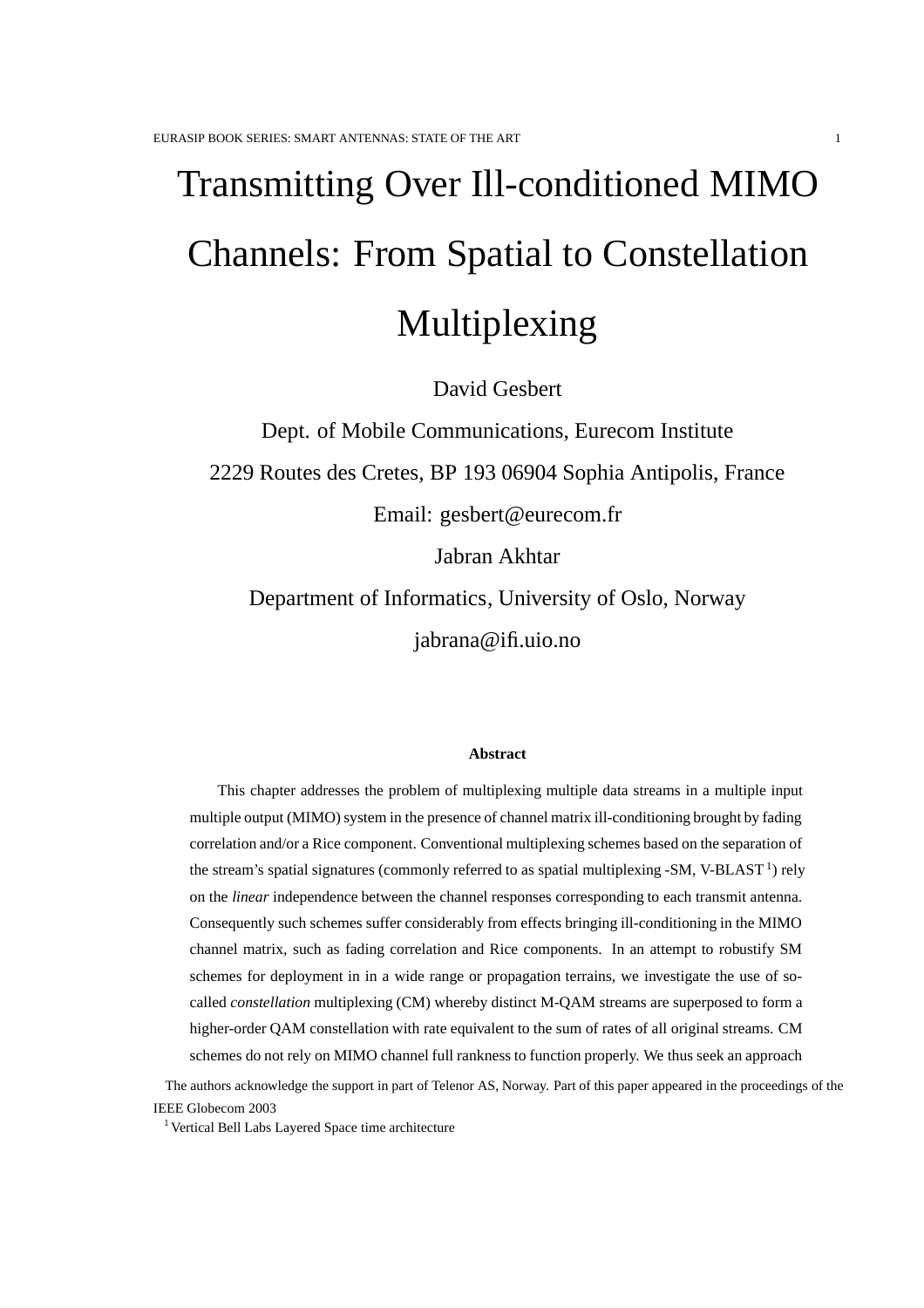that allows bridging SM and CM schemes. We show that this can be realized in the form of a linear diagonal precoder. This in turn yields an adaptive rate-preserving MIMO multiplexing algorithm that can operate smoothly at any degree of correlation or Ricean factor. Conventional SM and CM schemes are shown to be particular cases of the presented family of schemes.

## I. INTRODUCTION

Multiple input and multiple output (MIMO) systems, are capable of providing a large increase in capacity compared to traditional single antenna systems [1], [2] (see also [3] for an overview of the area). This increase in capacity is however dependent upon the fact that the channels from a certain transmitter to the array of receivers, seen as vectors, are linearly separable. In other words, the conditionning of the equivalent MIMO channel matrix should be as good as possible. The capacity of MIMO systems can be shown to degrade if there are for example severe correlations present at the transmitter and/or receiver side [4], [5]. Similarly, [6] demonstrated that line of sight (LOS) components, while having a positive effect on the outage behavior of the channel, are also capable of reducing the ergodic (i.e. average) capacity of MIMO systems. That is because the matrix representing the LOS component of wireless MIMO channels is typically extremely ill-conditioned [5], at least if the base station antennas are located on a single array, and thus does not lend itself to matrix inversion. In fact with either strong transmit correlations or a high Ricean factor, the capacity behavior of the MIMO channel will ultimately become similar to that of a SIMO/MISO, with a possible additional array gain depending on the partial channel knowledge at the transmitter. If the LOS channel is very dominating then the capacity falls back to that of a AWGN SISO system with additional array gain at the receiver.

Although the negative impact of correlation and the Rice component on average capacity behavior of MIMO systems is significant, the effect it has on the BER behavior of actual spatial multiplexing schemes [1], [7] is much more dramatic. That is because conventional SM schemes rely explicitely (such as in linear MIMO dectectors) or implicitely (such as in maximum likelihood MIMO detectors) on linear separability of the input's spatial signatures to detect the data, unless a form of joint encoding is applied across the streams to differentiate them. In fact, any ill-conditioned components present in the channel effectively increase the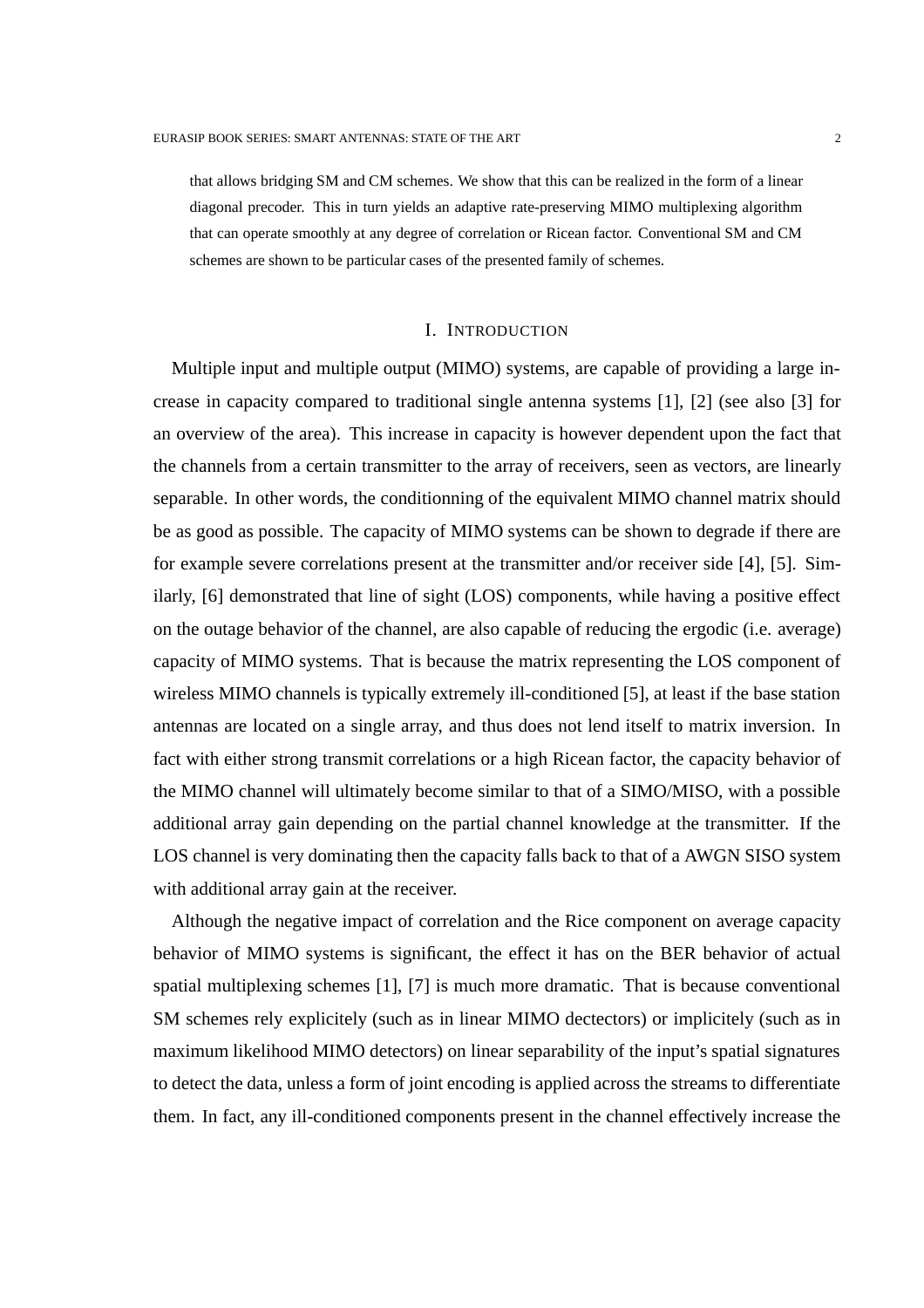linear dependence of the input streams' and makes stream separation and decoding a difficult task. For example current schemes like SM (V-BLAST) literally break down in the presence of correlation levels close to one or high Ricean factors. As a result algorithms such as V-BLAST simply fail to adapt themselves and extract the non-zero capacity that is present in highly correlated or strongly Ricean channels.

Designing appropriate transmission techniques that can adjust to various kinds of channel and terrain scenarios is therefore an important and practical issue for the successful deployment of MIMO systems. To tackle this problem, the correlation and LOS component structure can be assumed to remain static over a "long-enough" period of time so that the corresponding channel parameters, unlike the fast fading coefficients, can be sent to the transmitter at regular intervals using a low rate feedback logical channel. This is consistent with upcoming third generation wireless standards and beyond.

To robustify the transmission of independent streams we build on the concept of constellation multiplexing (CM) whereby distinct streams (e.g. M-QAM) are superposed to form a higer-order constellation (say N-QAM  $N > M$ ) with rate equivalent to the sum of rates of all original streams. For instance a 16-QAM signal is the superposition of two 4-QAM signals. By construction CM schemes do not rely on MIMO channel full rankness to function properly. In contrast to SM schemes, the substreams in CM schemes are differentiated through *power scaling* rather than through spatial signatures. Indeed, two 4-QAM signals with appropriate scaling, forming a single 16-QAM, require only one transmit and receive antenna to be sent and detected. Hence such schemes are clearly robust with respect to fading correlation and the Ricean factor. In this paper we build upon the two following simple observations

- CM schemes can be cast as spatial multiplexing schemes over a low rank MIMO channel cascaded with a linear diagonal precoder.
- In the case of constellations with regular gridding, the precoder is such that the probability of error for each stream is identical.

This suggests that simple linear precoding can be used for spatial multiplexing schemes as an attempt to circumvent effect of channel ill-conditioning. This also suggests an optimization metric based on equating probabilities of error among the substreams. Precoding for correlated/Ricean MIMO channels has been considered among other in the case of (low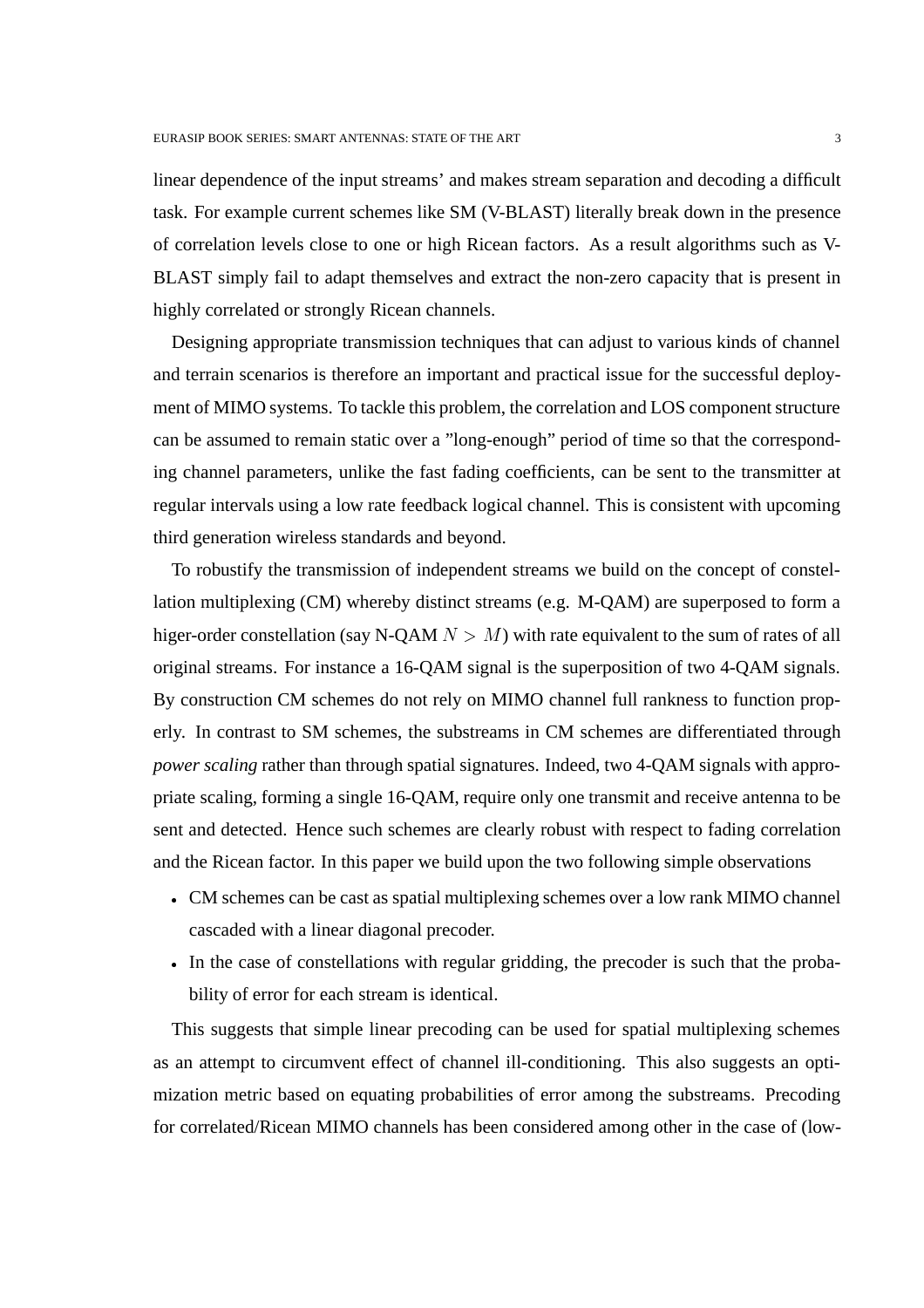rate) space-time (ST) block coding schemes (including but not limited to [8]. In the case of spatial mutiplexing schemes (which can be seen as high rate ST codes) however, the effect of propagation-related ill-conditioning is much more dramatic because the transmitter design cannot guarantee channel orthogonality.

Although precoding for such correlated scenarios have previously been considered [9], [10], [11] the focus has mainly been on transmit correlation and quite often on capacity issues rather than on designing robust practical algorithms. To minimize the BER in the presence of transmit correlation and LOS channel a transmit precoding scheme based on per-antenna phase shifting was proposed in [12] to improve the system performance. The main downside of this approach is that a numerical search is required to find the optimal phases.

Here instead, the focus is on low-complexity, closed-form solutions for SM precoders that tackle both transmit correlation and Ricean channels. The precoder is found as the solution to a linear equation parametrized as a function of the transmit correlation coefficient and the line-of-sight MIMO channel matrix.

The precoder is derived under the BER Balancing Criterion (BBC) which aims at giving the same error perormance over all spatially multiplexed streams, an optimization that we proves determines our precoder fully. Clearly the BBC criterion can be further weighted in order to accomodate unequal quality of service  $(QoS)$  targets<sup>2</sup>. The precoder is obtained under the hypothesis of a hybrid linear receiver (mixing concepts of maximum ratio and minimum mean square error receivers), but the resulting precoding coefficients are applicable over a wider range of receivers as shown in our simulations. In fact, the precoder can be interpretated as a linear data transform, bridging between SM and CM schemes. Under the case of zero correlation, Rayleigh channels, it matches the conventional SM approach. To the other extreme, it simply falls back to a CM scheme in the case of rank deficiency of the channel matrix. In that case, the scheme behaves equivalent to sending a single higher-order modulation whose independent components are mapped to the different antennas. In between these cases, the proposed algorithm will operate smoothly at all levels of correlation and Ricean factors.

The paper is organized as follows. First we present the mathematical models for signals and <sup>2</sup>This issue is not addressed here however.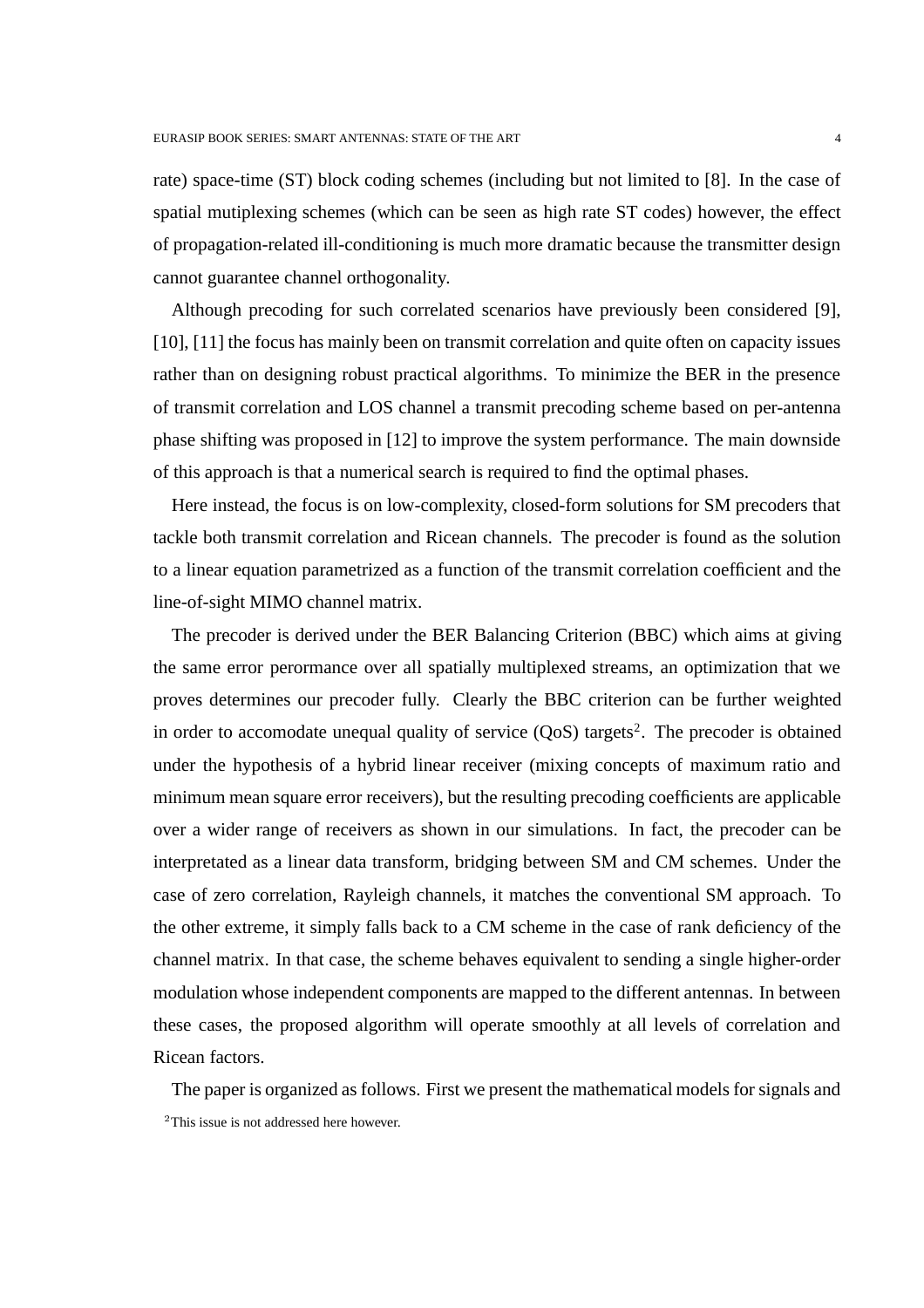channels under the MIMO spatial multiplexing framework (Section II). Then we introduce constellation multiplexing and its interpretation as a precoded form of spatial multiplexing for single transmit antenna systems (Section III). In Section IV we derive the precoder for the general case of MIMO with correlation and Rice component, first for two transmitters and then for any number of transmitters. We give numerical results in Section VII. Conclusions are given in Section VIII.

**Notations**: The following notations are adopted throughout this paper. Vectors and matrices are denoted using blod-face lower-case and captials respectively.  $(\cdot)^\dagger$  is used to refer to the Moore-Penrose pseudoinverse, while  $H_{ij}$  points to the *i*'th column of the matrix  $H$  in a MATLAB fashion. Similarly  $H_{i,:}$  denotes the *i*'th row.  $E\{\}\$ is the expectation operator. \* refers to complex transpose of a vector/matrix.

#### II. SIGNAL AND CHANNEL MODELS

## *A. Signal model*

We consider the multiplexed transmission of N simultaneous data symbols  $s_1, s_2, \dots, s_N$ over a memory-less channel. The symbols are *treated as* independent, but an outer-code may be applied across the streams prior to multiplexing.

The symbols are selected from a normalized constellation such that  $E\{|s_i|^2\} = 1$ . The minimum distance between two symbols for the given modulation is denoted by  $d_{min}$  while  $d_{max} (\ge d_{min})$  is the minimum distance between two constellation points with highest amplitude. In the 4-QAM case  $d_{min} = d_{max}$  as all symbols are transmitted with equal power. For 16-QAM we have  $d_{min} = 3d_{max}$  etc..

## *B. Channel model*

We consider a Ricean MIMO flat-fading channel consisting of  $N$  transmit antennas and  $M$  ( $\geq N$ ) receive antennas. For the sake of tractability we will deal with correlation present at the transmitter only. A generalization of the precoding problem to deal in an elegant way with the receive correlation remains an open problem, although another version of this problem for precoding of space-time block codes was addressed in several papers, including e.g. [8], [13].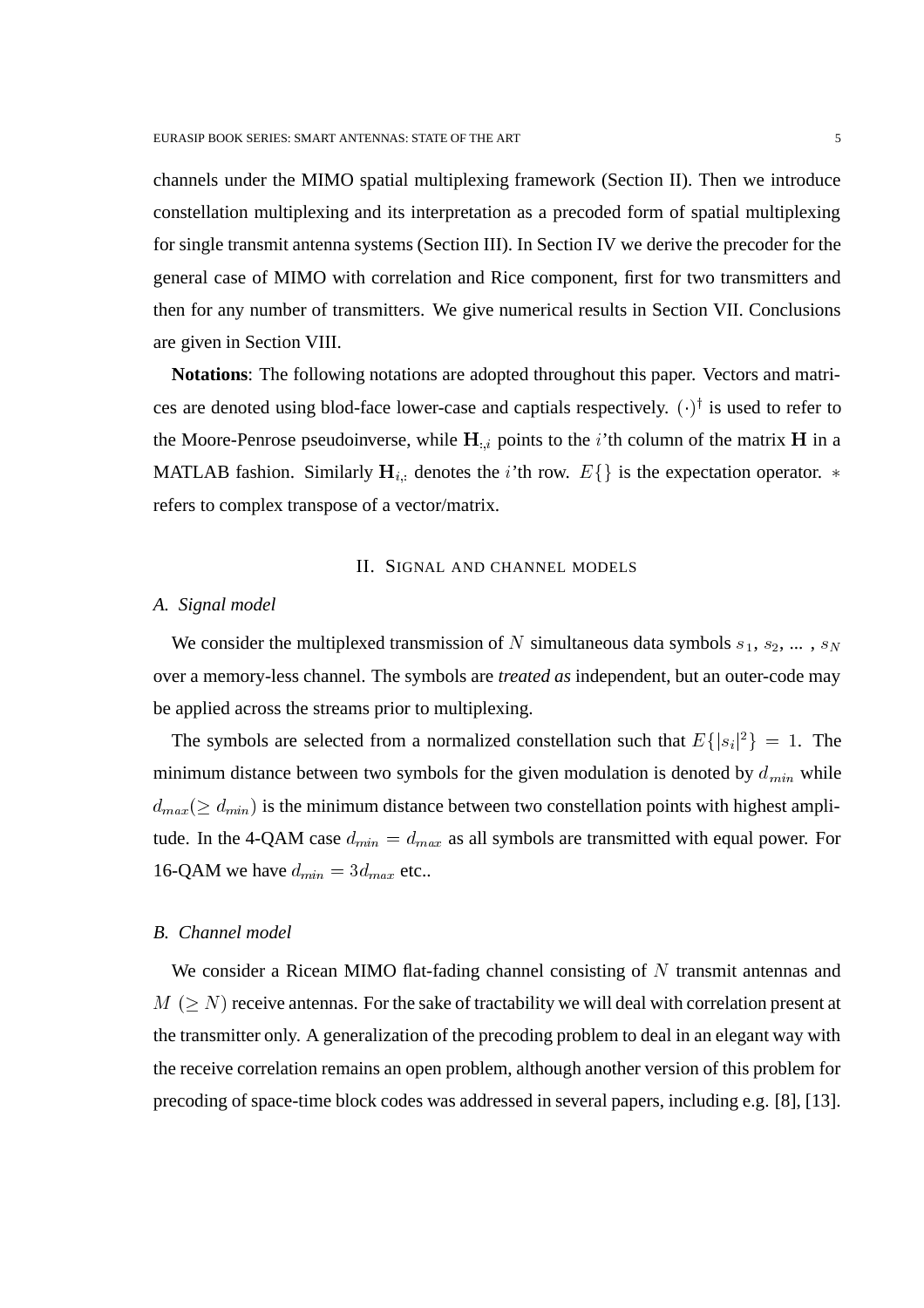With transmit correlation and LOS component the channel matrix can be described by

$$
\mathbf{H} = \sqrt{\frac{1}{K+1}} \mathbf{H}_0 \mathbf{R}_t^{\frac{1}{2}} + \sqrt{\frac{K}{K+1}} \mathbf{H}_{los}.
$$
 (1)

The  $M \times N$  channel matrix  $H_0$  consists of complex Gaussian zero mean unit-variance independent and identically distributed (iid) elements while  $\mathbf{R}_t$  is the  $N \times N$  transmit correlation matrix.  $H_{los}$ , also of dimensions  $M \times N$ , is the LOS channel matrix, possibly being illconditioned, and K defines the Ricean factor. The choice of  $K = 0$  leads to a standard Rayleigh fading channel.

The baseband equivalent of the  $N$ -dimensional signal vector observed at the receiver can be expressed as:

$$
y = Hs + n \tag{2}
$$

Where  $n$  is the  $M$ -dimensional noise vector whose entries are iid complex Gaussian with zero mean and a variance of  $\sigma_n^2$ .

#### *C. Linear precoding*

We consider a memory-less linear precoding of the  $N$  symbols according to the illustration in Fig.1. Although the most general precoder would take the form of a  $N$  by  $N$  matrix, we limit ourselves to a *diagonal* precoding of the symbols for the sake of closed-form derivability of the precoding coefficients. Furthermore we argue (and confirm later) that robustness with respect to ill-conditioning is brought about by the diagonal elements of the precoder first and foremost, as is also hinted at in Section III.

The diagonally precoded transmitted vector, denoted by s, is given by:

$$
\mathbf{s} = [\sqrt{P}_1 s_1 \sqrt{P}_2 e^{j\phi_2} s_2 \dots \sqrt{P}_N e^{j\phi_N} s_N]^T. \tag{3}
$$

 $P_1, ..., P_N$  represent power levels allocated respectively to input symbols  $s_1, ..., s_N$ , and are selected to satisfy  $\sum_{i=1}^{N} P_i = 1$ .  $\phi_2, ..., \phi_N$  correspond to phase shifts on each transmit antenna. Notice that the first symbol does not undergo a phase change and can be regarded as a reference point for all other phase components. We therefore define  $\phi_1 = 0$ . Standard SM (e.g. V-BLAST) assigns equal weights  $P_i = \frac{1}{N}$  and  $\phi_i = 0$  for  $1 \le i \le N$ .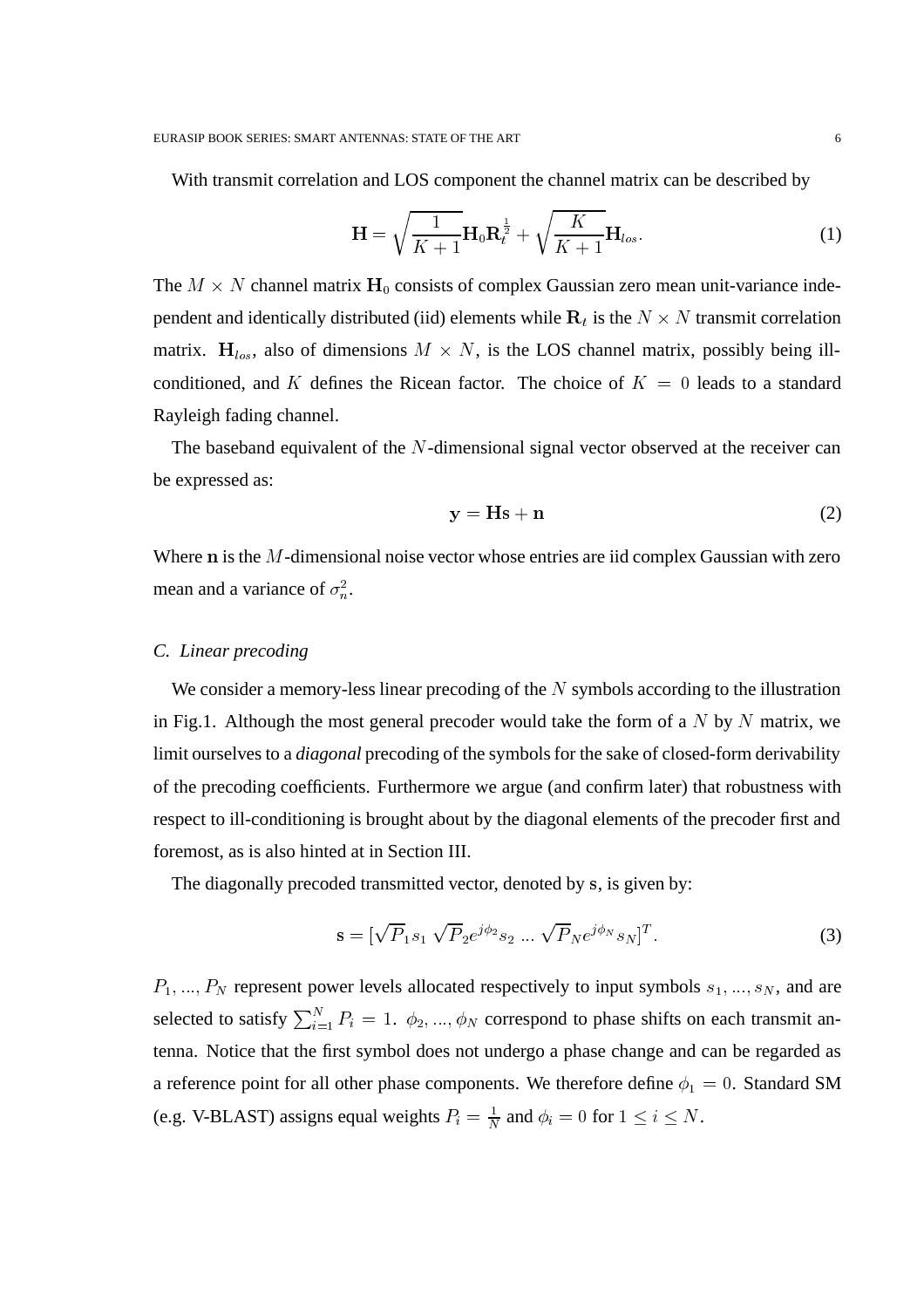

Fig. 1. Spatial multiplexing with precoding

#### III. CONSTELLATION MULTIPLEXING

The concept of constellation multiplexing lies in the remark that higher (say QAM) constellations can be designed from the superposition of lower order constellations. For instance, a single 16-QAM constellation achieving a rate of 4 bits per symbol can be realized by superposing two 4-QAM constellations, achieving each a rate of 2 bits per symbol, with scaling of  $1/4$  between the two 4-OAM signals, as shown in Fig 2 [14]. In the same manner, two superposed 16-QAM signals can be used form a 256-QAM signal if the second one is scaled in power by a factor  $1/16$ . Or again, three superposed 4-QAM signals will form a single 64-QAM signals if a power scaling of resp.  $1/4$  and  $1/16$  is used for the second and third 4-QAM signal. In general, the superposition of  $N 2^m$ -QAM constellations, achieving each  $m$ bits/symb for a total rate of  $mN$  bits/symb, can be represented by a single  $2^{mN}$ -QAM constellation with same total rate. To obtain a regular grid for the  $2^{mN}$ -QAM constellation, it suffices to apply a geometric scaling with factor  $r_m$  for every additional  $2^m$ -QAM constellation. The factor  $r_m$  is a function of the ratio  $\frac{d_{max}}{d_{min}}$  corresponding to the constellation used.

In other words, let s belong to a regular  $2^{m}$ -QAM constellation. Then there exist  $r_m \in$ [0, 1] and  $s_1, s_2, ... s_N$  symbols, each belonging to a  $2^m$ -QAM constellation, such that s can be written in the form of:

$$
s = \sum_{k=1}^{N} r_m^k s_k \tag{4}
$$

where  $r_m$  is such that  $\sum_{k=1}^{N} r_m^{2k} = 1$  so as to preserve the unit power of the signal.

## *A. Precoding for rank one channels*

Clearly, the signal shown in (4) can be reinterpretated as the signal being transmitted in a MIMO channel with rank one with a simple precoder. Taking equation (2) with a rank one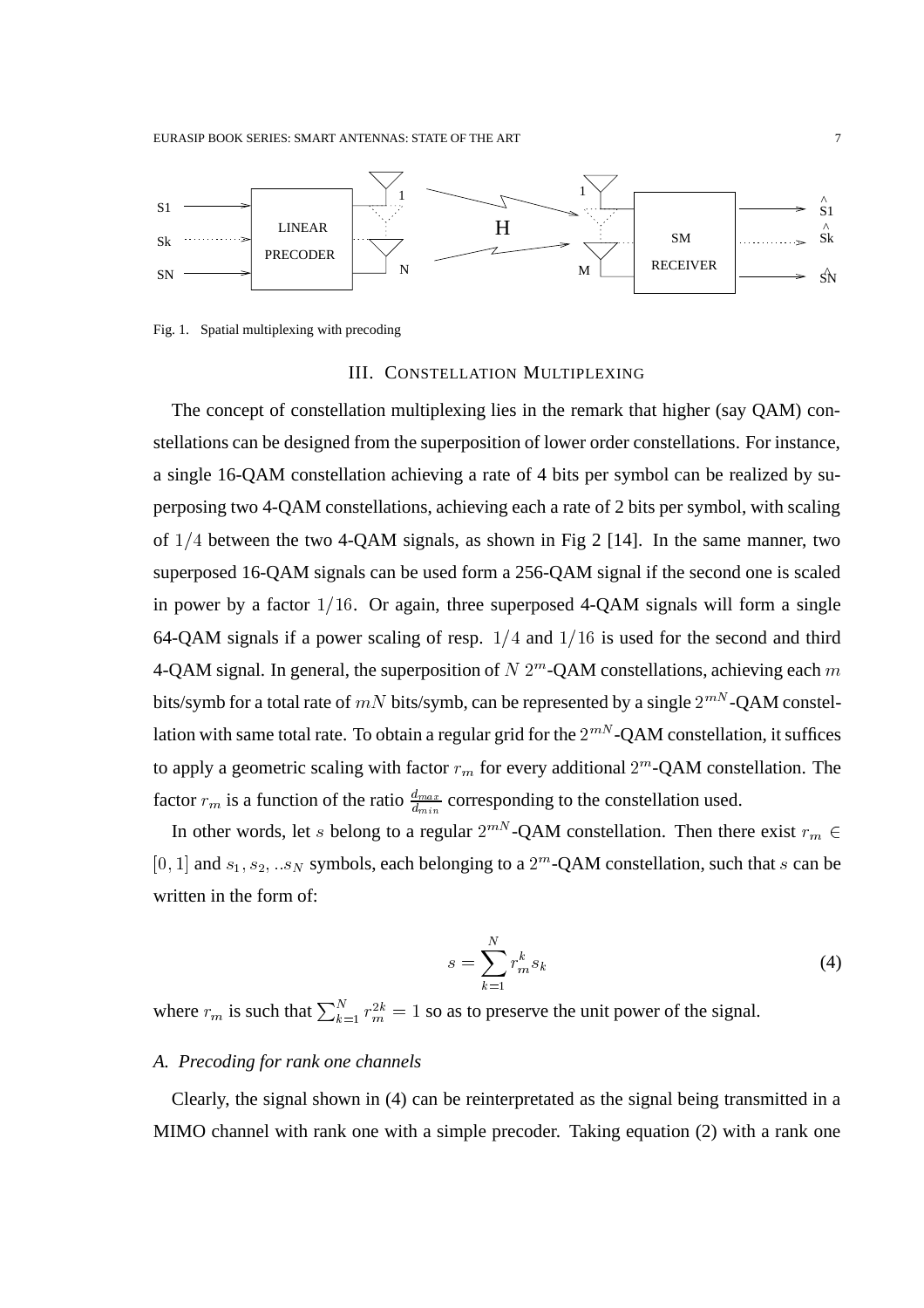MIMO channel in the generic form of  $H = [h, h, \ldots, h]$  where h is a  $M \times 1$  complex vector, and using 3 we find

$$
\mathbf{y} = \mathbf{H}\mathbf{s} + \mathbf{n} = \mathbf{h} \sum_{k=1}^{N} \sqrt{P_k} e^{j\phi_k} s_k + \mathbf{n} = \mathbf{h} s + \mathbf{n}
$$
 (5)

where the precoding coefficients are selected as:

$$
P_k = r_m^{2k} \ \ k = 1..N \tag{6}
$$

$$
\phi_k = 0 \quad k = 1..N \tag{7}
$$

Therefore, transmitting over a rank one MIMO channel with an appropriate diagonal precoder is equivalent to transmitting over a higher-order constellation signal over a SIMO channel. This suggests that linar precoding can be used to deal effectively with rank deficient MIMO channels. In what follows we explore this idea further and obtain closed-form precoding coefficients to handle all in-between scenarios with intermediate correlation and Ricean factors. We assume that the transmitter, in order to derive the precoder, has only knowledge of the slow-varying parameters of the channel (TDD system or FDD system with a lowrate feedback) such as the correlation structure, the line-of-sight MIMO component and the Ricean factor.

For the sake of exposition, in the next section, we start by describing the optimization procedure for the  $2 \times 2$  case. The derivation is later extended to the case of arbitrary number of transmitter and receiver antennas.

#### IV. PRECODER OPTIMIZATION FOR  $2 \times 2$  MIMO SYSTEM

#### *A. Receiver structure*

As an aid toward finding a simple closed-form expression for the precoding weights, our calculation assumes a particular receiver combining structure based on maximum ratio combining (MRC). The principle behind the decoding structure is to successively estimate the substreams' symbols in an iterative fashion, similar to V-BLAST [1], where the zero-forcing procedure is replaced with a MRC.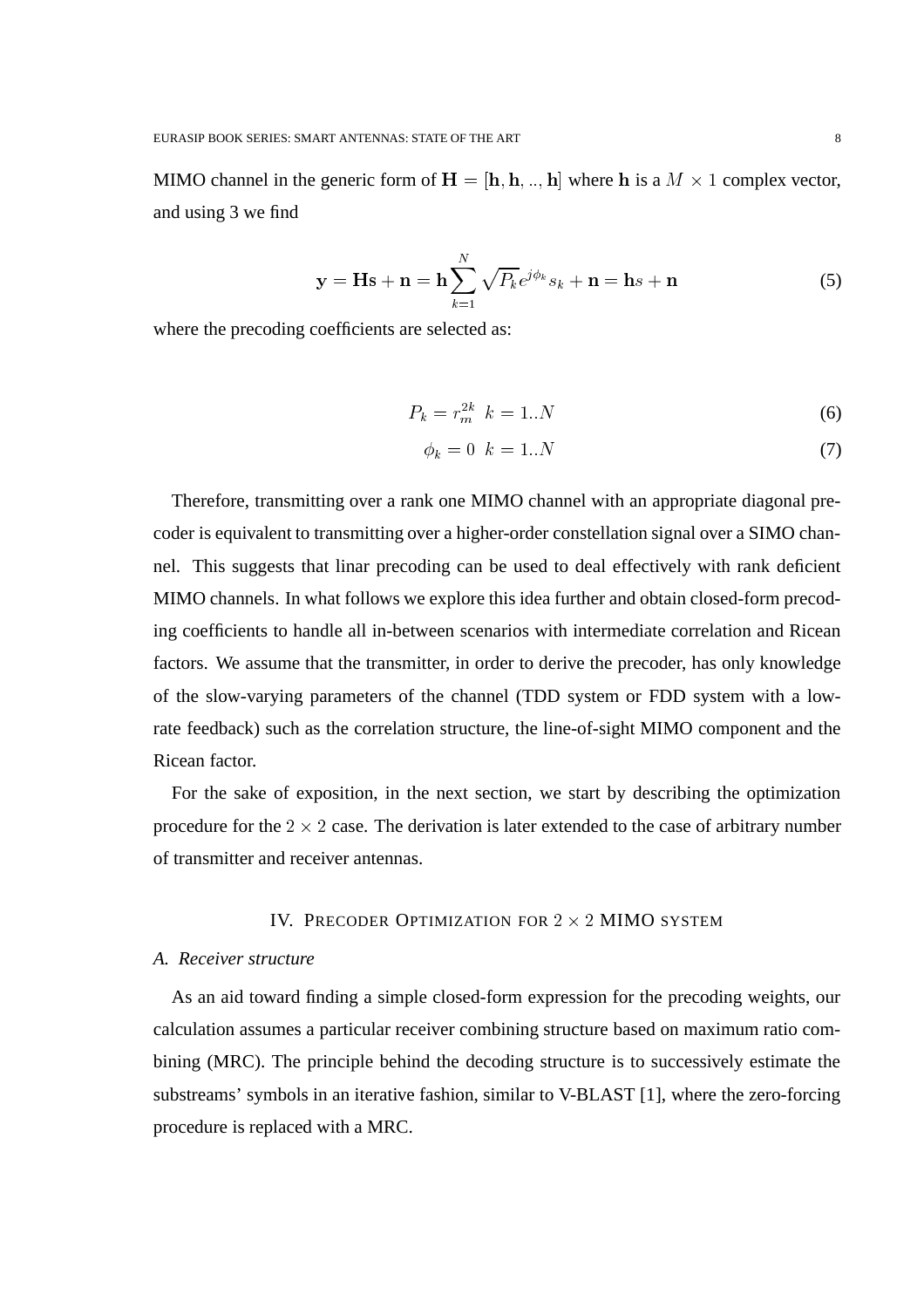

Fig. 2. (b): Illustration of two superimposed 4-QAM signals  $s_1$  and  $s_2$ . The latter is scaled down in power by 1/4. (a): Resulting equivalent 16QAM constellation.

Although no optimality of this decoding method is claimed here, we draw the reader's attention on the fact that this approach allows us to derive the precoder expression in a compact fashion. It also yields results which make good intuitive sense and can easily be interpretated. Note that the use of MRC is consistent with bringing robustness against an ill-conditioned channel since a matrix inversion-based detector will generate a large noise enhancement in that case. Nevertheless, we show through simulations that the precoder behaves well when matched at the receiver with other more practical decoding methods such as maximum likelihood (ML) decoding. Simulation results are also presented with under MMSE decoding.

#### *B. Detected signals*

Writing out in full, the Ricean, transmit correlated, channel matrix in equation (1) in the  $2 \times 2$  situation:

$$
\mathbf{H} = \sqrt{\frac{1}{K+1}} \mathbf{H}_0 \begin{bmatrix} \alpha & \beta e^{j\psi} \\ \beta e^{-j\psi} & \alpha \end{bmatrix} + \sqrt{\frac{K}{K+1}} \begin{bmatrix} h_{1,1} & h_{1,2} \\ h_{2,1} & h_{2,2} \end{bmatrix}
$$
(8)

where by construction  $\alpha^2 + \beta^2 = 1$ , and  $\rho = 2\alpha\beta$  is the modulus of the antenna correlation coefficient, and channel coefficients  $h_{i,j}$  describe the components of the LOS matrix.

Without loss of generality in the decoding procedure we assume  $P_1 \ge P_2$  and as the first part of the decoding, the receiver implements a MRC with the first row of  $H^*$ . We find from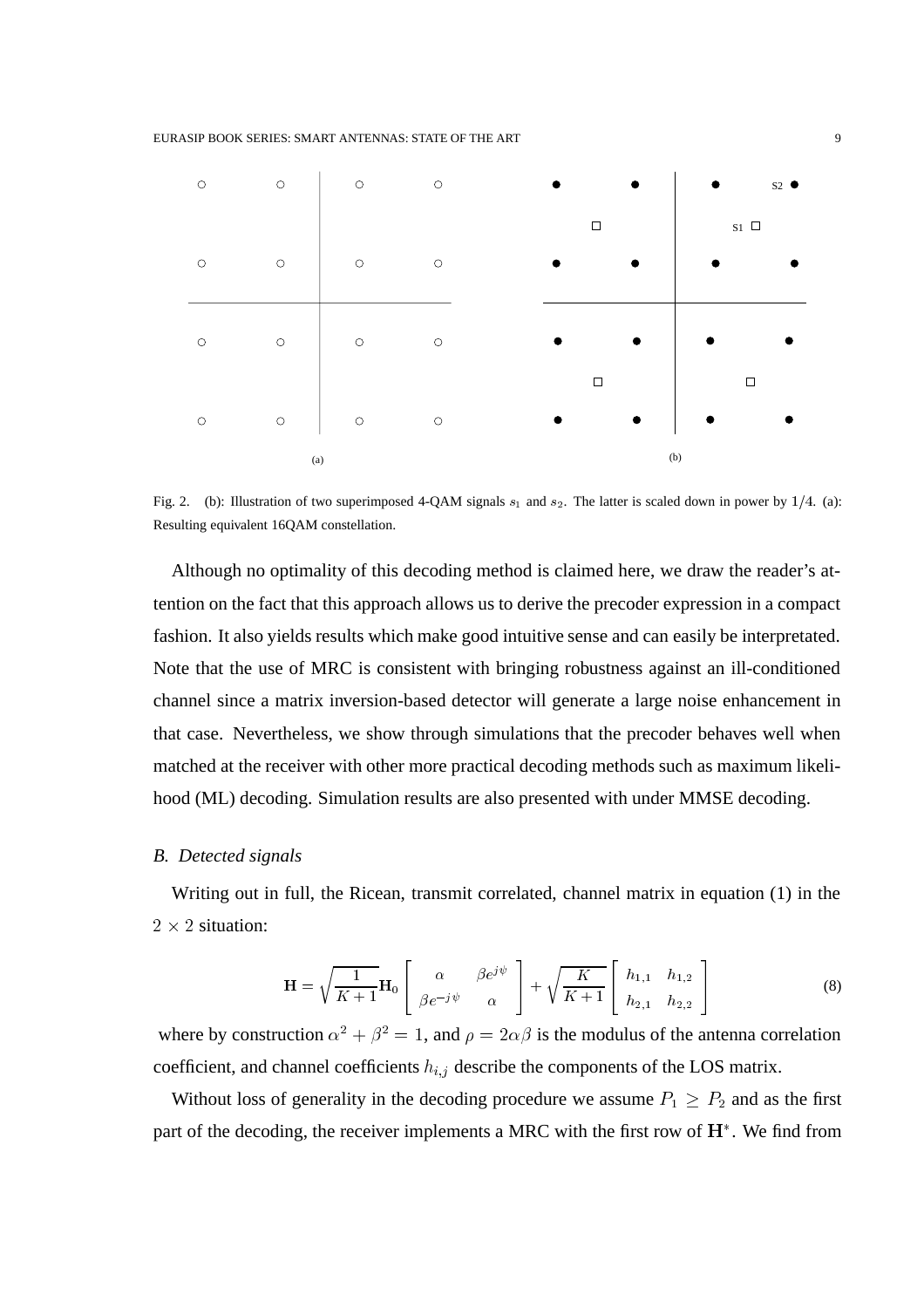EURASIP BOOK SERIES: SMART ANTENNAS: STATE OF THE ART 10

 $(2), (3), (8)$ :

$$
z_1 = (\mathbf{H}^*)_{1,:} \mathbf{y} = \tau_1 \sqrt{P_1} s_1 + \tau_2 \sqrt{P_2} e^{j\phi_2} s_2 + (\mathbf{H}^*)_{1,:} \mathbf{n}
$$
(9)

 $\tau_1$  denotes the total gain (normalized by  $\sqrt{P_1}$ ) for  $s_1$  as a result of the MRC while  $\tau_2$  represents the effects of the interference. Further normalizing  $z_1$  in (9), or alternatively from:

$$
\frac{1}{\tau_1}z_1 = \sqrt{P_1}s_1 + \frac{\tau_2}{\tau_1}\sqrt{P_2}e^{j\phi_2}s_2 + \frac{1}{\tau_1}(\mathbf{H}^*)_{1,:}\mathbf{n}
$$
\n(10)

where

$$
\tau_1 = (\mathbf{H}^*)_{1,:} \mathbf{H}_{:,1} \text{ and } \tau_2 = (\mathbf{H}^*)_{1,:} \mathbf{H}_{:,2} \tag{11}
$$

is the channel-related interference factor.

Equations (9) and (10) show that symbol  $s_2$  will be superimposed upon  $s_1$  as a function of the channel matrix, whose long-term behavior depends on the transmit correlation, the  $K$ factor and the LOS channel matrix. Notice that this superimposition effectively reduces the minimum distance for detection of symbol  $s_1$ .

At this point we make the assumption that the interference's magnitude is small enough not to "move" the symbol  $s_1$  out of its decision boundary, i.e.

$$
\left|\frac{\tau_2}{\tau_1}\right| \sqrt{P_2} d_{max} \le \frac{1}{2} \sqrt{P_1} d_{min} \tag{12}
$$

a symbol decision can be made on  $z_1$  to obtain an estimate for  $s_1$ . For the sake of deriving the precoder, we assume that the correct decision is made on  $s<sub>1</sub>$ , hence the symbol is subtracted from y:

$$
\hat{\mathbf{y}} = \mathbf{y} - \mathbf{H}_{:,1} \sqrt{P}_1 s_1.
$$
\n(13)

The robustness of the precoder with respect to the assumption made in (12) is demonstrated implicitly in the simulations. An estimate for the second symbol can now be obtained through a second MRC:

$$
z_2 = (\mathbf{H}^*)_{2,:} \hat{\mathbf{y}} = \tau_3 \sqrt{P}_2 e^{j\phi_2} s_2 + (\mathbf{H}^*)_{2,:} \mathbf{n},\tag{14}
$$

where  $\tau_3 = (\mathbf{H}^*)_{2,:} \mathbf{H}_{:,2}$ .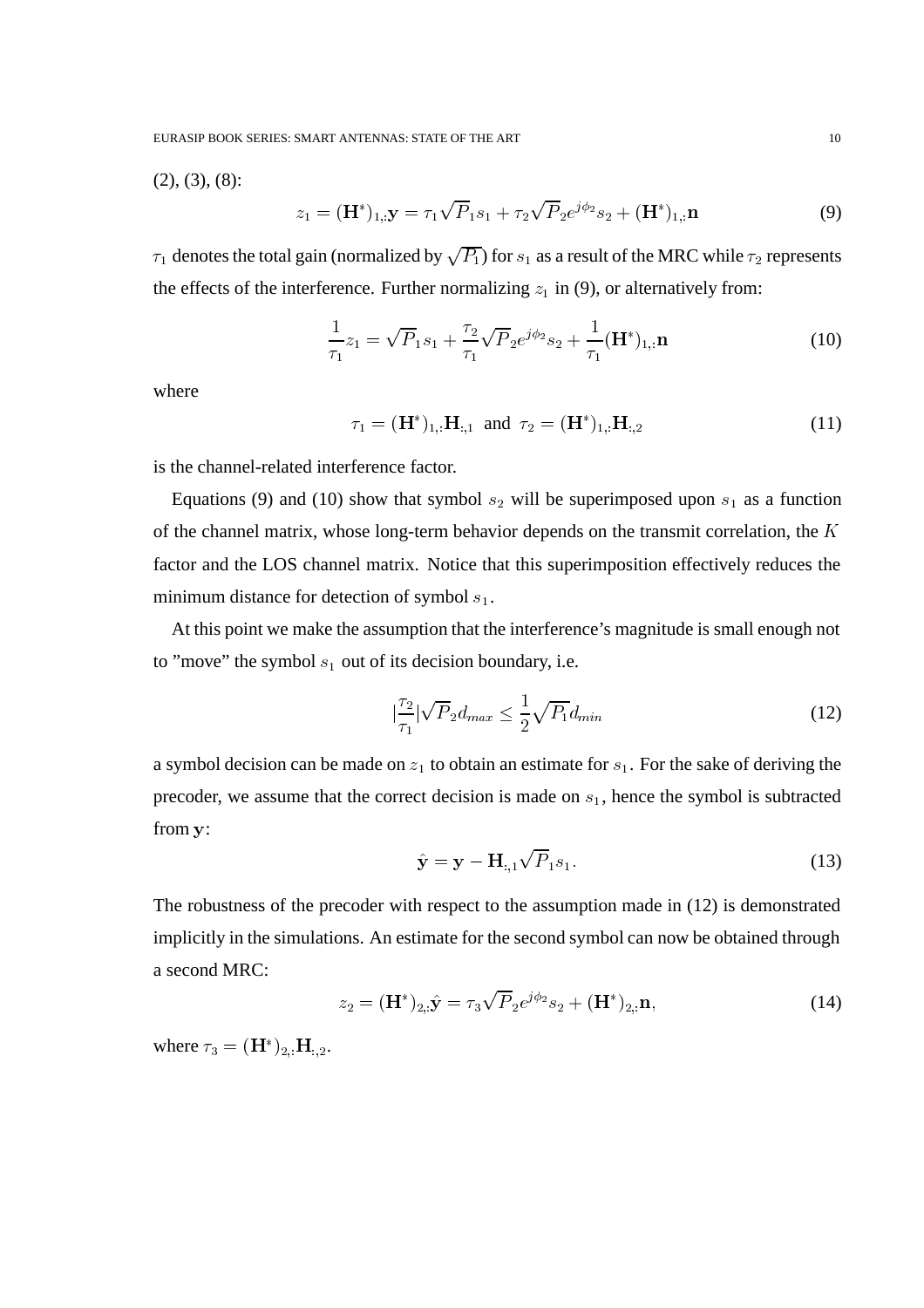## *C. Average channel behavior*

We wish to design the precoder exclusively based upon knowledge of long-term parameters  $h_{i,j}$ ,  $K, \alpha, \beta, \psi$ , with no dependence on short-term varying parameter  $H_0$ .

The performance of detection of  $s_1$  depends on the instantaneous minimum distance in  $\hat{z}_1$ , however for the optimization of the weights  $P_1, P_2$  and phases to be independent of  $H_0$ , we base ourselves upon an "average" channel behavior. To this end, we introduce the following quantity modified from (9) by averaging over the instantaneous channel realizations:

$$
\hat{z}_1 = E\{\tau_1\}\sqrt{P}_1s_1 + E\{\tau_2\}\sqrt{P}_2e^{j\phi_2}s_2.
$$
 (15)

A rather straightforward calculation can then be used to show that (see section V)

$$
E\{\tau_1\} = \frac{1}{K+1}(2 + K(h_{1,1}^*h_{1,1} + h_{2,1}^*h_{2,1}))
$$
\n(16)

and

$$
E\{\tau_2\} = \frac{1}{K+1} (2\rho e^{j\psi} + K(h_{1,1}^* h_{1,2} + h_{2,1}^* h_{2,2})).
$$
 (17)

Clearly with  $\rho = 0$  and  $K = 0$  we find  $E\{\tau_1\} = 2$  and  $E\{\tau_2\} = 0$ . This shows the MRC returning an average array gain factor of 2 (3dB).

#### *D. Evaluation of minimum distances under average channel behavior*

Next we evaluate the minimum distances, who dictate the error performance of the symbols, under average channel behavior, by considering the absolute average value of each individual gain factor in  $E\{\tau_1\}$  and  $E\{\tau_2\}$ . For  $s_1$ , the minimum distance is found from (15) for e.g.  $s_2 = -s_1$ :

$$
\delta_1 = E\{\tau_1\} \sqrt{P}_1 d_{min} - \overline{E\{\tau_2\}} \sqrt{P}_2 d_{max},
$$
\n(18)

where

$$
\overline{E\{\tau_2\}} = \frac{1}{K+1} (2\rho + K|h_{1,1}^* h_{1,2} + h_{2,1}^* h_{2,2}|)
$$
\n(19)

 $E\{\tau_2\}$  represents the average absolute gain coming from the correlation and the LOS channel components.

Similarly the gain for  $s_2$  under average channel behavior in (14) can be described by

$$
\hat{z}_2 = E\{\tau_3\} \sqrt{P}_2 e^{j\phi_2} s_2,\tag{20}
$$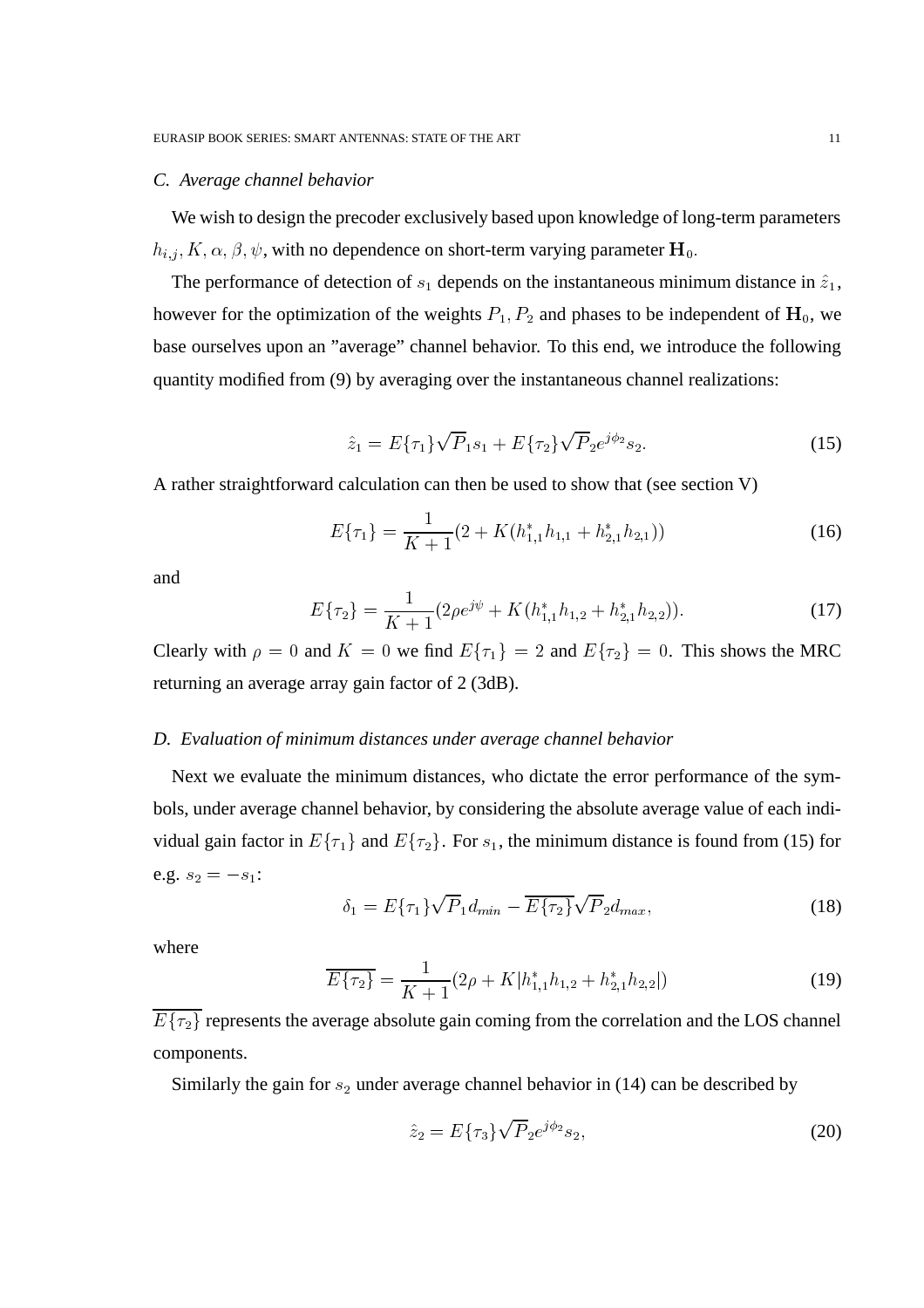where one can show that (section V)

$$
E\{\tau_3\} = \frac{1}{K+1}(2 + K(h_{1,2}^*h_{1,2} + h_{2,2}^*h_{2,2})).
$$
\n(21)

This leads to the following minimum distance for  $s_2$ :

$$
\delta_2 = E\{\tau_3\}\sqrt{P}_2 d_{min}.\tag{22}
$$

### *E. Precoding coefficients with the BER Balancing Criterion (BBC)*

*1) Phase optimization:* If the average gain coming from  $E\{\tau_2\}$  is non-zero then by selecting the phase  $\phi_2$  accordingly, the distance from the decision boundary can be maximized for  $s_1$ . For an arbitrary QAM modulation, this is done by selecting  $\phi_2$  at the emitter such that

$$
\phi_2 = - \angle E\{\tau_2\} \tag{23}
$$

Which aligns up the symbols in a coherent fashion.

2) Power optimization: The noise entries of  $H_1^*$  n and  $H_2^*$  n all follow the same distribution, similarly all components in  $H^*$  also have an identical statistical structure. Thus the noise factors have identical variance when averaged over  $H_0$ . We can therefore equate the average probability of error for  $s_1$  and  $s_2$  simply by equating the minimum distances found in (18) and (22):

$$
E\{\tau_1\}\sqrt{P_1}d_{min} - \overline{E\{\tau_2\}}\sqrt{P_2}d_{max} = E\{\tau_3\}\sqrt{P_2}d_{min}
$$
 (24)

under constraint

$$
P_1 + P_2 = 1. \t\t(25)
$$

For clarity we re-write equation (24) as

$$
\mu_1 \sqrt{P}_1 - \mu_2 \sqrt{P}_2 = \mu_3 \sqrt{P}_2 \tag{26}
$$

where we have defined  $\mu_1 = E\{\tau_1\}d_{min}, \mu_2 = E\{\tau_2\}d_{max}$  and  $\mu_3 = E\{\tau_3\}d_{min}$ . The weights for this 2  $\times$  2 system can easily be computed as functions of  $\mu$  to be:

$$
P_1 = \frac{(\mu_2 + \mu_3)^2}{\mu_1^2 + (\mu_2 + \mu_3)^2}, \ P_2 = \frac{\mu_1^2}{\mu_1^2 + (\mu_2 + \mu_3)^2}.
$$
 (27)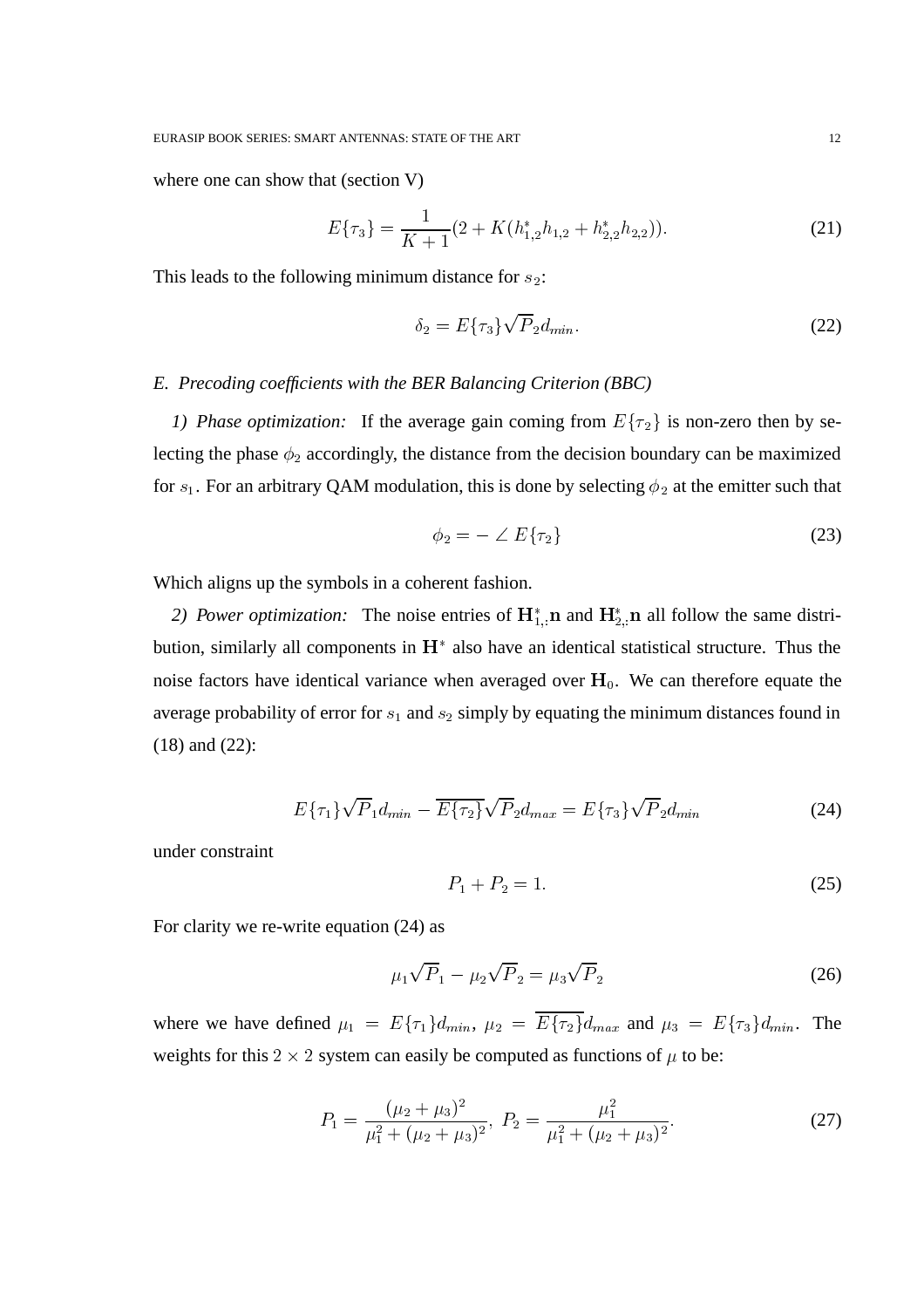EURASIP BOOK SERIES: SMART ANTENNAS: STATE OF THE ART 13

Or written out in full:

$$
P_1 = \frac{[d_{max}(2\rho + K|\alpha|) + d_{min}(2 + K(|h_{1,2}|^2 + |h_{2,2}|^2))^2}{d_{min}^2(2 + K(|h_{1,1}|^2 + |h_{2,1}|^2)^2 + [d_{max}(2\rho + K|\alpha|) + d_{min}^2(2 + K(|h_{1,1}|^2 + |h_{2,1}|^2))^2}
$$
(28)

and

$$
P_2 = \frac{d_{min}^2 (2 + K(|h_{1,1}|^2 * + |h_{2,1}|^2))}{d_{min}^2 (2 + K(|h_{1,1}|^2 + |h_{2,1}|^2)^2 + [d_{max}(2\rho + K|\alpha]) + d_{min}^2 (2 + K(|h_{1,1}|^2 + |h_{2,1}|^2))^2}
$$
(29)

where  $\alpha = h_{1,1}^* h_{1,2} + h_{2,1}^* h_{2,2}$ . .

## *F. Interpretations*

Observe that  $\alpha = h_{1,1}^* h_{1,2} + h_{2,1}^* h_{2,2}$  in the expression for  $E{\tau_2}$ , directly measures the ill-conditioning of  $H_{los}$ . For instance, in the (unrealistic) case that the LOS component is orthogonal, then  $\alpha = 0$ . This is intuitively appealing because one expects the precoder to depend on whether the LOS component is easily invertible or not.

Special cases:

• No LOS: With a small  $K$ , the expressions give more attention to the effects of transmit correlation. For instance  $K = 0$  gives  $\phi_2 = -\psi$  while  $\mu_1 = 2, \mu_2 = 2\rho$  and  $\mu_3 = 2$ which results in the following solution:

$$
P_1 = \frac{(1 + \frac{d_{max}}{d_{min}}\rho)^2}{1 + (1 + \frac{d_{max}}{d_{min}}\rho)^2}, \ P_2 = \frac{1}{1 + (1 + \frac{d_{max}}{d_{min}}\rho)^2}.
$$
 (30)

Notice that  $\frac{d_{max}}{d_{min}} = 1$  for 4-QAM and  $\frac{d_{max}}{d_{min}} = 3$  for for example 16-QAM. In the 4-QAM case the precoder is thus

$$
P_1 = \frac{(1+\rho)^2}{1+(1+\rho)^2}, \ P_2 = \frac{1}{1+(1+\rho)^2}.
$$
 (31)

- **Uncorrelated:** With no correlation  $\rho = 0$  which yields equal power transmission, justifying the standard V-BLAST design corresponding to spatial multiplexing.
- **Fully correlated:** With full correlation  $\rho = 1$  we find  $P_1 = 0.8$  and  $P_2 = 0.2$ . Interestingly, this corresponds to the power allocation for a regular 2D constellation.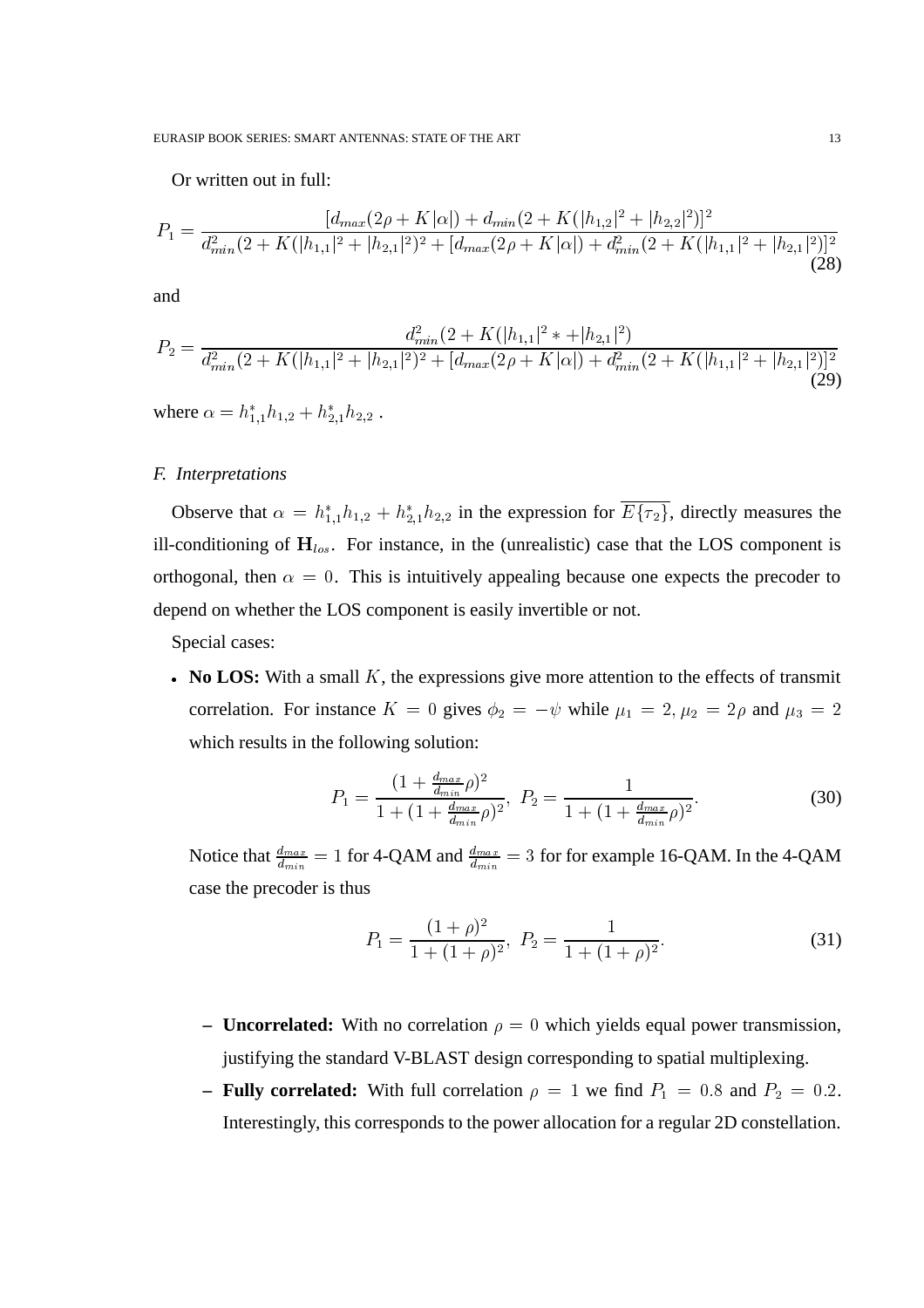For instance a unit power 16-QAM constellation can be seen as the superposition of two 4-QAM constellations with respective powers 0.8 and 0.2 (see figure 2). Hence the spatial multiplexing is here replaced by constellation multiplexing.

• Strong LOS: With  $K \to \infty$  and a strongly ill-conditioned  $H_{los}$  we find,  $\mu_1 \approx \mu_2 \approx \mu_3$ , giving  $P_1 = 0.8$  and  $P_2 = 0.2$  (4-QAM). If the LOS component is better conditioned, the scheme performs a mix of spatial and constellation-multiplexing.

#### V. OPTIMIZATION FOR AN ARBITRARY MIMO SYSTEM

For a general MIMO setup, the MRC precoder may easily be extended as following. We first assume that the power weights satisfy

$$
P_1 \ge P_2 \ge \dots \ge P_N. \tag{32}
$$

Thus, in an iterative detection procedure,  $s_1$  becomes the first symbol to be decoded, followed by  $s_2$  etc. in a chronological order.

To derive the appropriate values of  $P_1, ..., P_N$  and phases, the average gain and interference factors need to be calculated. The average gain coming from cross-interference of the LOS channel and the remaining channel  $H_0R_t^{\frac{1}{2}}$  is clearly zero, i.e.  $E\{(\mathbf{H}_0R_t^{\frac{1}{2}})^* \mathbf{H}_{los}\}$  =  $E\{\mathbf{\Pi}_{los}(\mathbf{\Pi}_0\mathbf{R}_t^{\mathrm{T}})\}\equiv 0.$  $\{ \frac{\bar{2}}{t} ) \} = \mathbf{0}.$ 

We therefore obtain

$$
E{\bf{H}^{*}H} = \frac{1}{K+1}E{\bf{H}_0R}_t^{\frac{1}{2}}({\bf{H}_0R}_t^{\frac{1}{2}})+\frac{K}{K+1}{\bf{H}}_{los}^*{\bf{H}}_{los}
$$

$$
=\frac{M}{K+1}\mathbf{R}_t+\frac{K}{K+1}\mathbf{H}_{los}^*\mathbf{H}_{los}.
$$
 (33)

Element k,  $l$  ( $1 \leq k, l \leq N$ ) can then be written out explicitly as:

$$
E\{\mathbf{H}^*\mathbf{H}\}_{k,l} = \frac{1}{K+1} (M\rho_{k,l} + K \sum_{i=1}^M h_{i,l}^* h_{i,k}).
$$
\n(34)

Taking into account the absolute gain coming from both factors, we define

$$
\gamma_{k,l} = \frac{1}{K+1} (M \rho_{k,l} + K \vert \sum_{i=1}^{M} h_{i,l}^* h_{i,k} \vert ). \tag{35}
$$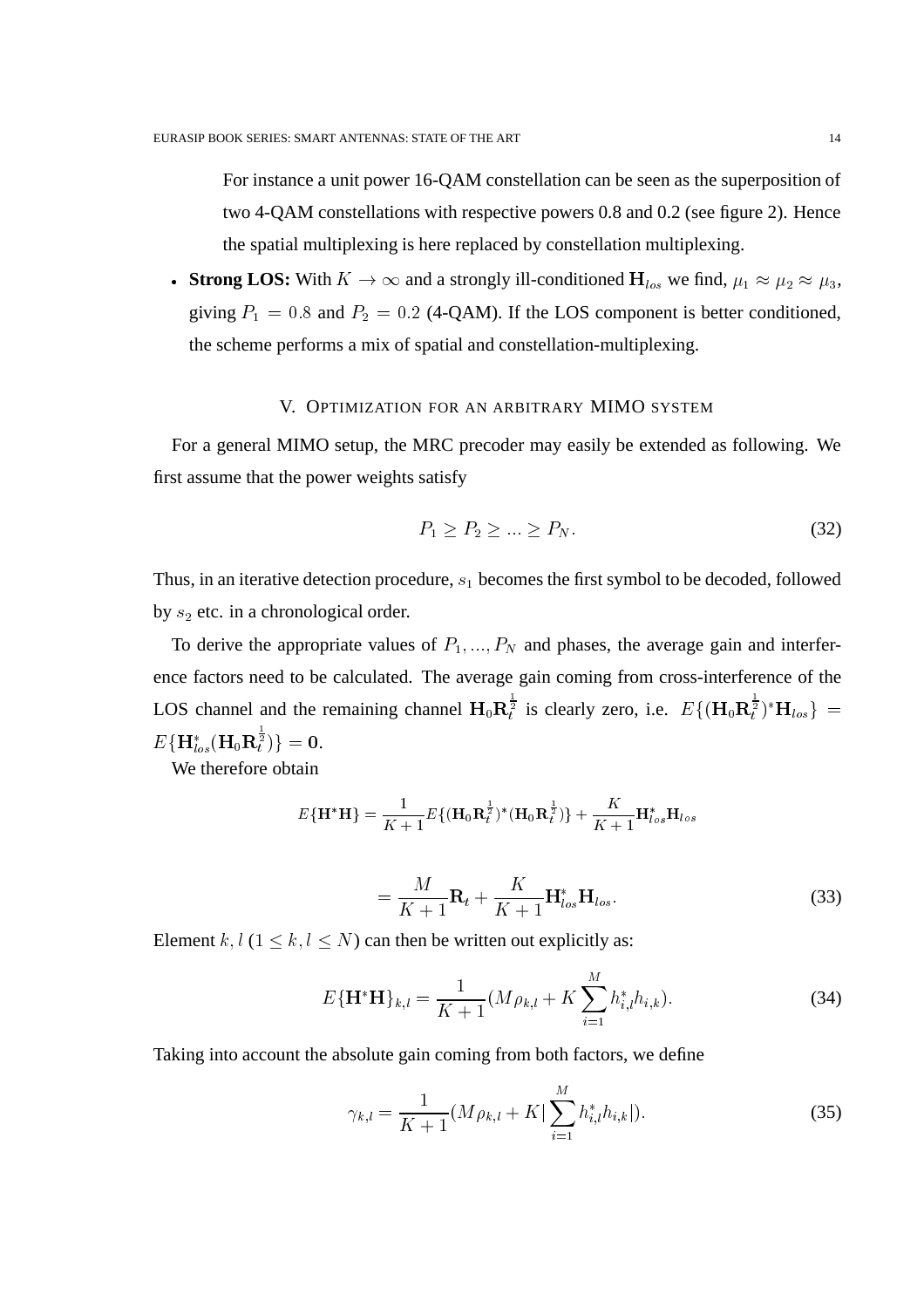As previously, channel coefficients  $h_{i,j}$  represent elements of the LOS matrix while  $\rho_{k,l}$ describes the non-negative coefficients of the correlation matrix  $\mathbf{R}_t$ , where  $\rho_{k,k} = 1$ .

Assuming an iterative MRC receiver, the average minimum distance for  $s_1$  becomes

$$
\delta_1 = \gamma_{1,1} \sqrt{P}_1 d_{min} - \gamma_{1,2} \sqrt{P}_2 d_{max} - \dots - \gamma_{1,N} \sqrt{P}_N d_{max}.
$$
 (36)

After a symbol estimation/subtraction, the minimum distance for  $s_2$  can be found:

$$
\delta_2 = \gamma_{2,2} \sqrt{P}_2 d_{min} - \gamma_{2,3} \sqrt{P}_3 d_{max} - \dots - \gamma_{2,N} \sqrt{P}_N d_{max}.
$$
 (37)

By repeating this  $N$  times, we obtain expressions for  $N$  minimum distances,

$$
\delta_N = \gamma_{N,N} \sqrt{P}_N d_{min}.\tag{38}
$$

*1) Phase optimization:* To cancel out the phase-shifts introduced for  $s<sub>1</sub>$ , the most significant symbol, we set

$$
\phi_i = -\angle E\{\mathbf{H}^* \mathbf{H}\}_{1,i} = -\angle (M\rho_{1,i} + K \sum_{k=1}^M h_{k,i}^* h_{k,1}),
$$
\n(39)

for  $i = 2, ..., N$ ..

If the transmitter and receivers are positioned far from each other, and the arrays are placed broadside to each other, which is a practical situation in many applications, then the channel model can be approximated as [6]

$$
\mathbf{H} = \sqrt{\frac{1}{K+1}} \mathbf{H}_0 \mathbf{R}_t^{\frac{1}{2}} + \sqrt{\frac{K}{K+1}} e^{j\theta} \mathbf{1}.
$$
 (40)

If in addition a constant phase shift, or an exponential correlation model, is applied for the transmit correlation matrix then the solution provided by (39) will hold for all symbols [15] as long as K is small. For larger values of K,  $H_{los}$  will dominate and the single phase shift it introduces can be canceled out for all symbols by selecting  $\phi_i = -\theta$ ,  $i = 2, ..., N$ .

Nevertheless, for this particular MRC receiver, the exact phase rotation is also dependent upon  $H_0$ , which the transmitter is unaware of, and the selection of (39) will in practice therefore only have minor effect. In contrast, the decoder of [16] eliminates  $H_0$  before further processing and the phase change thus plays a more important role. The essential information destined to differentiate the signals is though determined by the choice of power weights: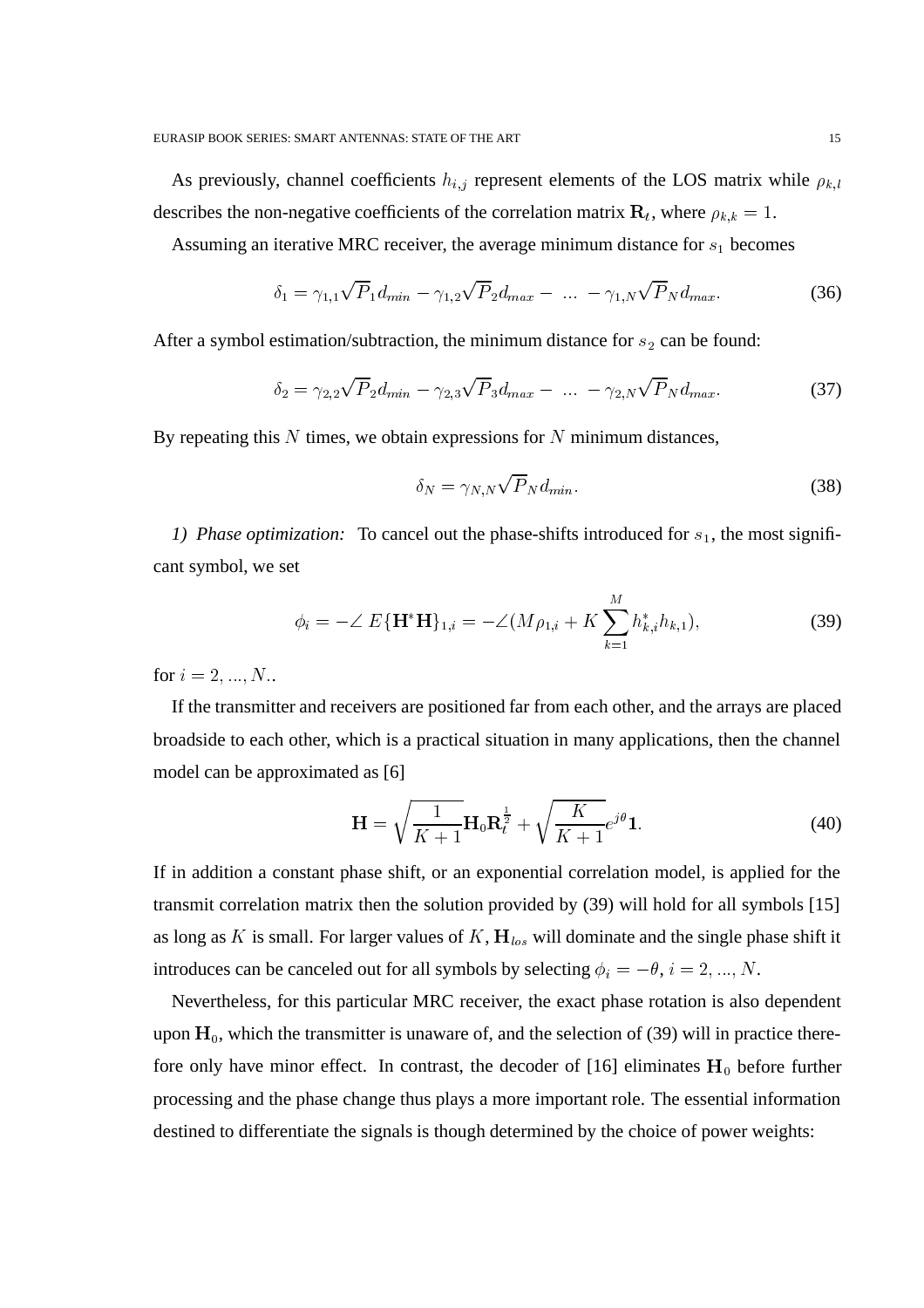*2) Weight optimization:* To guarantee all symbols an equal error rate, it is sufficient that values for  $\sqrt{P_1}, \sqrt{P_2}, ..., \sqrt{P_N}$  be selected so that on average the minimum symbol distance observed for each symbol is identical:

$$
\delta_1 = \delta_N, \delta_2 = \delta_N, ..., \delta_{N-1} = \delta_N.
$$
\n(41)

Based on (41) the following linear system can then be set up as part of the problem to find the appropriate power levels:

$$
\Delta p = 0 \tag{42}
$$

where  $\Delta =$ 

$$
\begin{bmatrix}\n\gamma_{1,1} \ddot{d} & -\gamma_{1,2} \hat{d} & -\gamma_{1,3} \hat{d} & \dots & -\gamma_{N,N} \ddot{d} - \gamma_{1,N} \hat{d} \\
0 & \gamma_{2,2} \ddot{d} & -\gamma_{2,3} \hat{d} & \dots & -\gamma_{N,N} \ddot{d} - \gamma_{2,N} \hat{d} \\
\vdots & \vdots & \ddots & \vdots \\
0 & 0 & 0 & \gamma_{N-1,N-1} \ddot{d} & -\gamma_{N,N} \ddot{d} - \gamma_{N-1,N} \hat{d}\n\end{bmatrix},
$$
\n(43)

$$
\mathbf{p} = [\sqrt{P}_1 \sqrt{P}_2 \dots \sqrt{P}_N]^T
$$
 (44)

and  $\bf{0}$  is a vector with  $N$  zero elements. To obtain a compact notation we have used the following:  $d = d_{min}$  and  $d = d_{max}$ .

The upper triangular system (43) only contains  $N-1$  equations for N unknowns, however, any solution must also satisfy  $\sum_{i=1}^{N} P_i = 1$ . Therefore p can be found as the only unit-norm all-positive vector in the null space of  $\Delta$ . For a proof we refer to the appendix. Therefore the BBC criterion determines the precoder in a unique way (up to trivial ambiguities like a rotation etc.).

## **Extreme LOS cases:**

- Ideal Rayleigh case: If  $K = 0$  and  $\rho = 0$ , we find  $\gamma_{k,l} = 0$ ,  $(1 \le k, l \le N, k \ne l)$  and from (43) one can easily see that this gives  $P_i = \frac{1}{N}$ , i.e. equal power distribution across all streams.
- On the other hand, with a strong  $K$  factor and high level of ill-conditionality (e.g. (40)) we can assume all  $\gamma_{k,l}$  to be of roughly equal value. For instance in the 4QAM case (i.e. with  $d_{min} = d_{max}$ ), this gives rise to the following (scale corrected) matrix:

$$
\mathbf{\Delta} = \begin{bmatrix} 1 & -1 & -1 & \dots & -2 \\ 0 & 1 & -1 & \dots & -2 \\ & & \dots & & \\ 0 & 0 & & 1 & -2 \end{bmatrix} . \tag{45}
$$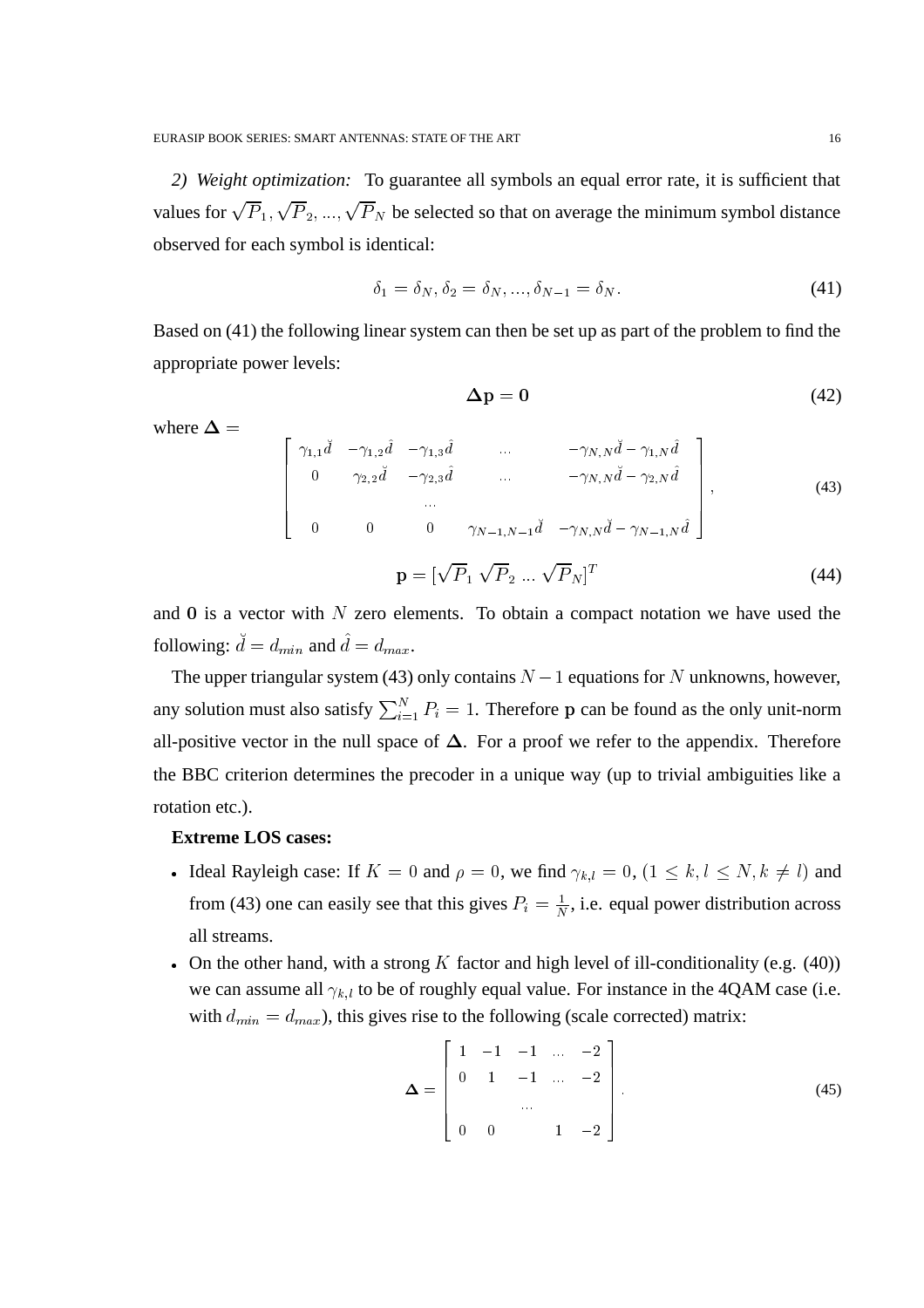This linear system can easily be solved through backsubstitution and under the energy constrain one arrives to:

$$
P_i = \frac{3 \cdot 4^N}{4^i (4^N - 1)}, \quad i = 1, ..., N. \tag{46}
$$

The energy for this setup decreases by one quarter from symbol  $s_i$  to  $s_{i+1}$ . The final form of the received signal  $\hat{z}_1$ , will conclusively simply correspond to a standard  $4^N$ -QAM modulation.

## VI. SIMULATIONS

This section demonstrates the effectiveness of the precoder through Monte Carlo simulations. We use the following receiver structures and compare the results with and without precoding:

- MRC SIC (successive interference cancelling) decoder, used to derive the precoding weights.
- MMSE SIC decoder. The receiver is similar to the one above but rather implements a MMSE matrix inversion to estimate the symbols in each iteration.
- ML, an exhaustive maximum likelihood search is carried out.

The first simulation figure 3 shows the simulation results for the MRC decoder assuming  $K = 1, K = 10$  under the channel model of (40) and no transmit correlation. The use of MRC introduces residual symbol interference showing up as a flooring effect, however, the precoder nevertheless manages to bring in a noticeable improvement.

The second simulation plot, figure 4 displays the use of MMSE SIC receiver structure with/without precoding under the same channel conditions as previously. In figure 5 the same simulations have been extended with transmit correlation being set at  $\rho = 0.8$ . Even at low -factors having a precoder clearly becomes beneficial.

Figure 6 uses ML as the decoder, the  $K$ -factors being 10 and 15 and with no transmit correlation assumption. A high  $K$  factor with precoding makes the slope of the curve steeper as the fading is virtually non-existing.

Finally, in figure 7 we demonstrate the use of ML decoding at SNR of 15 dB,  $K = 0$ , for a  $2 \times 2$  setup with transmitter correlation ranging from  $\rho = 0$  to  $\rho = 1$ . The difference between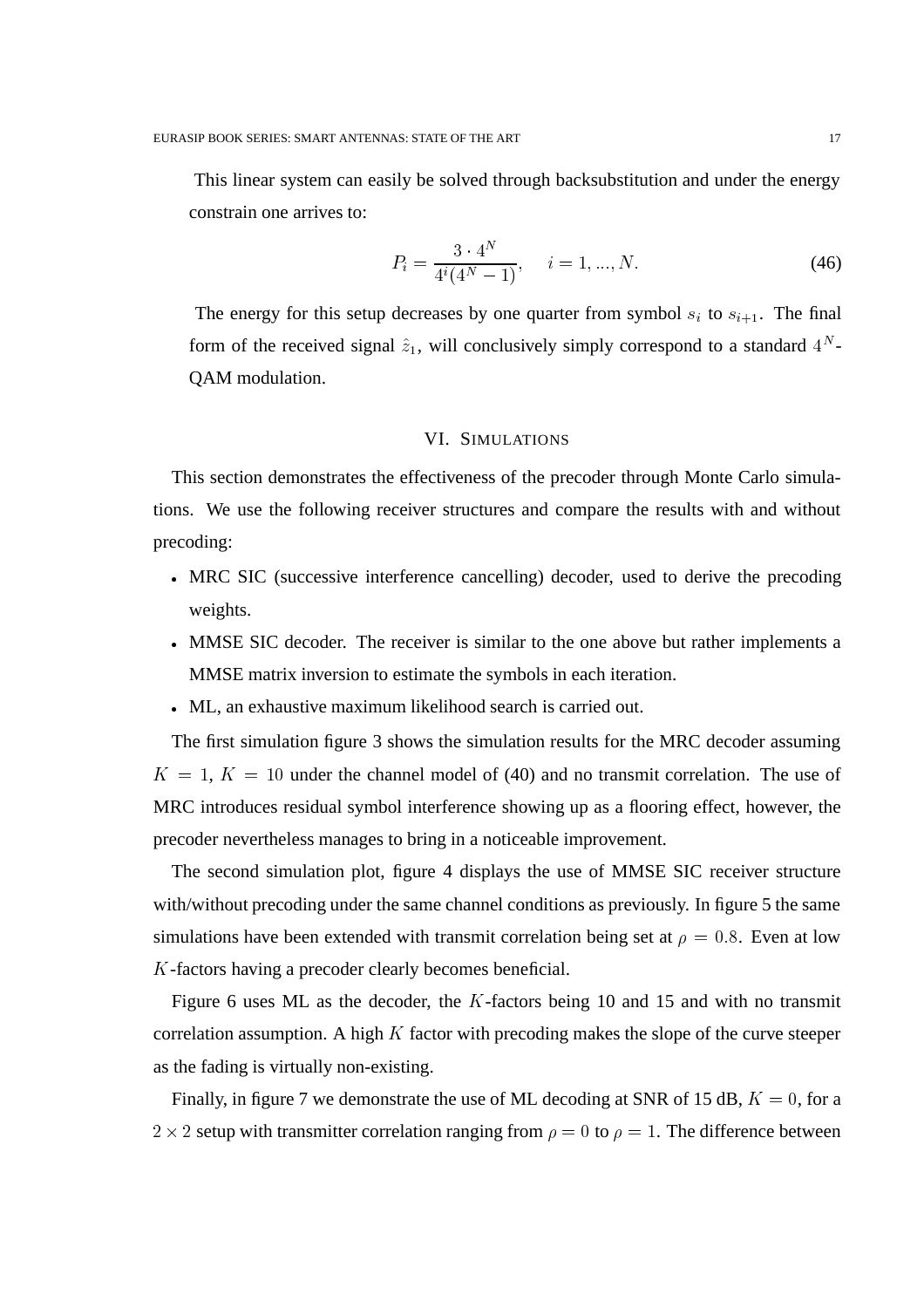

Fig. 3.  $K = 1, K = 10$ , MRC with/without precoding

ML with or without precoding is relatively small at low correlation levels but becomes very substantial with higher degrees of transmit correlation.

## VII. CONCLUSIONS

In this chapter we proposed a simple closed-form power weighting approach making use of the average channel knowledge to adapt the transmitted constellation. The derivation assumes a MRC-based decoder however the weights may be applied on a wider range of receiver structures. This offers a way to preserve a constant data rate for any correlation level and for well- or ill-behaved LOS components.

### APPENDIX

Due to the specific structure of  $(43)$  there exists a solution to  $(42)$  where all entries of p are non-negative. Observe that the left  $N-1 \times N-1$  submatrix of  $\Delta$  is upper-triangular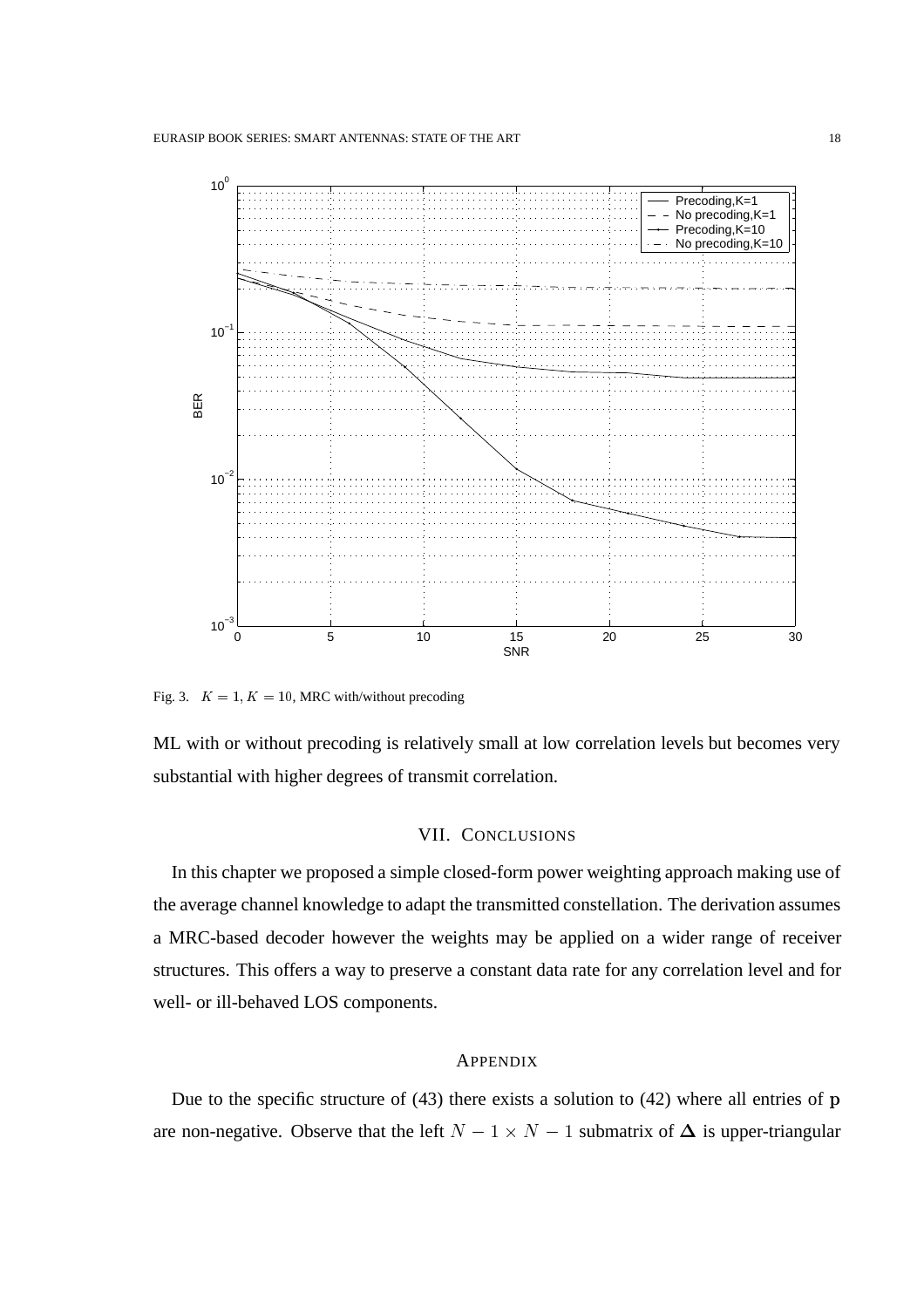

Fig. 4.  $K = 1$  and  $K = 10$ , MMSE SIC with/without precoding

and contains unit entries on the diagonal while all other elements are non-positive. The last column of  $\Delta$  however consists of all strictly negative entries.

¿From the format of (43) it is clear that  $\sqrt{P_N} \neq 0$  otherwise all elements in p would become zero. Without loss of generality, we can therefore set  $\sqrt{P}_N = 1$ . Moving the last column to the right hand side gives a strictly positive vector and the upper unit triangular system can be solved by backsubstitution to find  $\sqrt{P}_{N-1},...,\sqrt{P}_1$ . A suitable scaling can then assure proper normalization and the result follows.

#### **REFERENCES**

- [1] G. J. Foschini, "Layered space-time architecture for wireless communication," *Bell Labs Technical Journal*, vol. 1, pp. 41–59, Autumn. 1996.
- [2] G. J. Foschini and M. J. Gans, "On limits of wireless communications in a fading environment when using multiple antennas," *Wireless Personal Communications*, vol. 6, pp. 311–335, March 1998.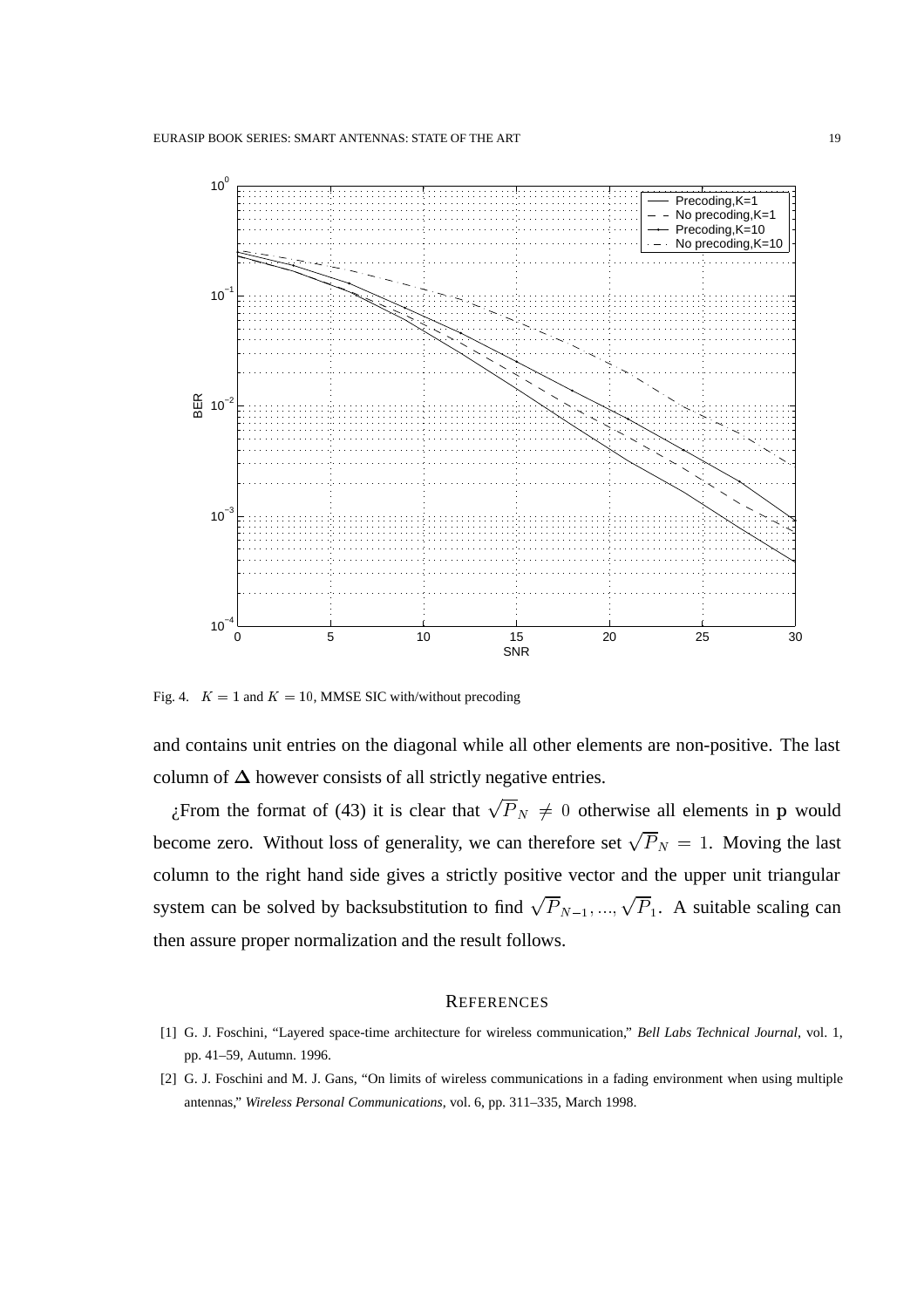

Fig. 5.  $K = 1$  and  $K = 10$ ,  $\rho = 0.8$ , MMSE SIC with/without precoding

- [3] D. Gesbert, M. Shafi, P. Smith, D. Shiu, and A. Naguib, "From theory to practice: An overview of MIMO space-time coded wireless systems," *IEEE Journal on Selected Areas in Communications. Special Issue on MIMO systems, guest edited by the authors*, April 2003.
- [4] D. Shiu, G. J. Foschini, M. J. Gans, and J. M. Kahn, "Fading correlation and its effect on the capacity of multi-element antenna systems," *IEEE Trans. Comm.*, march 2000.
- [5] D. Gesbert, H. Bolcskei, D. Gore, and A. Paulraj, "Outdoor MIMO wireless channels: Models and performance prediction," *IEEE Trans. Communications*, December 2002.
- [6] M. A. Khalighi, J. M. Brossier, G. Jourdain, and K. Raoof, "On capacity of Ricean MIMO channels," *Proc. of Personal, Indoor and Mobile Radio Communications*, vol. 1, pp. 150–154, 2001.
- [7] D. Gesbert, "Robust linear MIMO receivers: A minimum error-rate approach," *IEEE Trans. on Signal Processing. November 2003*.
- [8] G. Jöngren, M. Skoglund, and B. Ottersten, "Combining beamforming and orthogonal space-time block coding," IEEE *Trans. Inf. Theory*, vol. 48, pp. 611–627, March 2002.
- [9] S. A. Jafar, S. Vishwanath, and A. Goldsmith, "Channel capacity and beamforming for multiple transmit and receive antennas with covariance feedback," in *Proc. ICC*, vol. 7, pp. 2266–2270, 2001.
- [10] M. T. Ivrlač and J. A. Nossek, "On the impact of correlated fading for MIMO-systems," in *Proc. ISCAS*, vol. 3, pp. 655–658, 2002.
- [11] R. Nabar, H. Bolcskei, and A. Paulraj, "Transmitter optimization for spatial multiplexing in the presence of spatial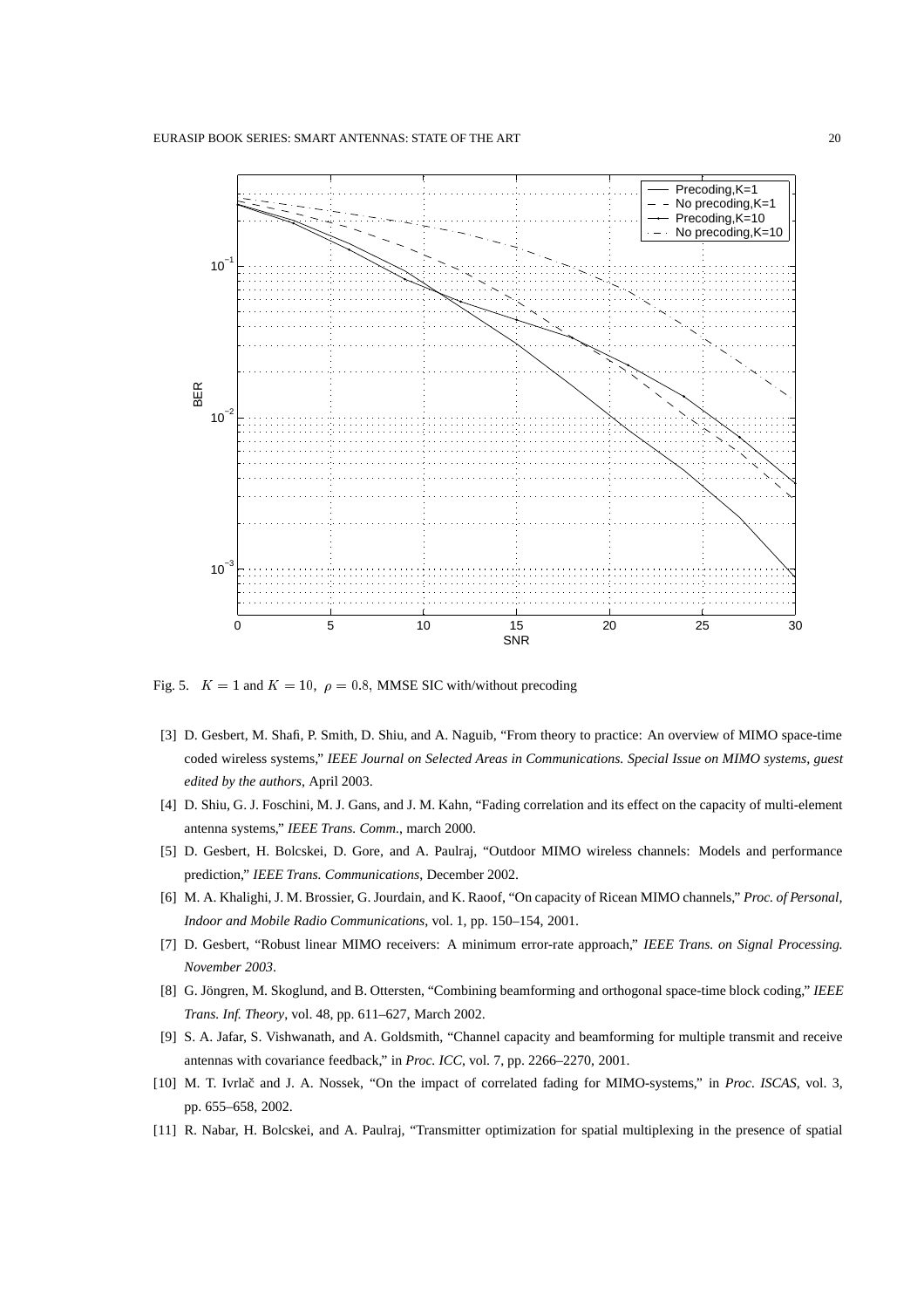

Fig. 6.  $K = 10$  and  $K = 15$ , ML with/without precoding

fading correlation," in *IEEE Globecom Conference*, 2001.

- [12] R. U. Nabar, H. Bölcskei, and A. Paulraj, "Cut-off rate based transmit optimization for spatial multiplexing on general MIMO channels," in *Proc. ICASSP*, 2003.
- [13] A. Hjorungnes, D. Gesbert, and J. Akhtar, "Precoding for space-time block codes in (non)-kronecker correlated mimo channels," *IEEE Trans. Wireless Communications. Submitted March 2004.*
- [14] B. Sklar, *Digital Communications*. Upper Saddle River, NJ: Prentice-Hall, 2000.
- [15] J.Akhtar and D. Gesbert, "Spatial multiplexing over correlated MIMO channels with a closed form precoder," *IEEE Trans. Wireless Communications, submitted.*, 2003.
- [16] J. Akhtar and D. Gesbert, "A Closed-Form Precoder for Spatial Multiplexing over Correlated MIMO Channels," in *IEEE Globecom Conference, 2003*.